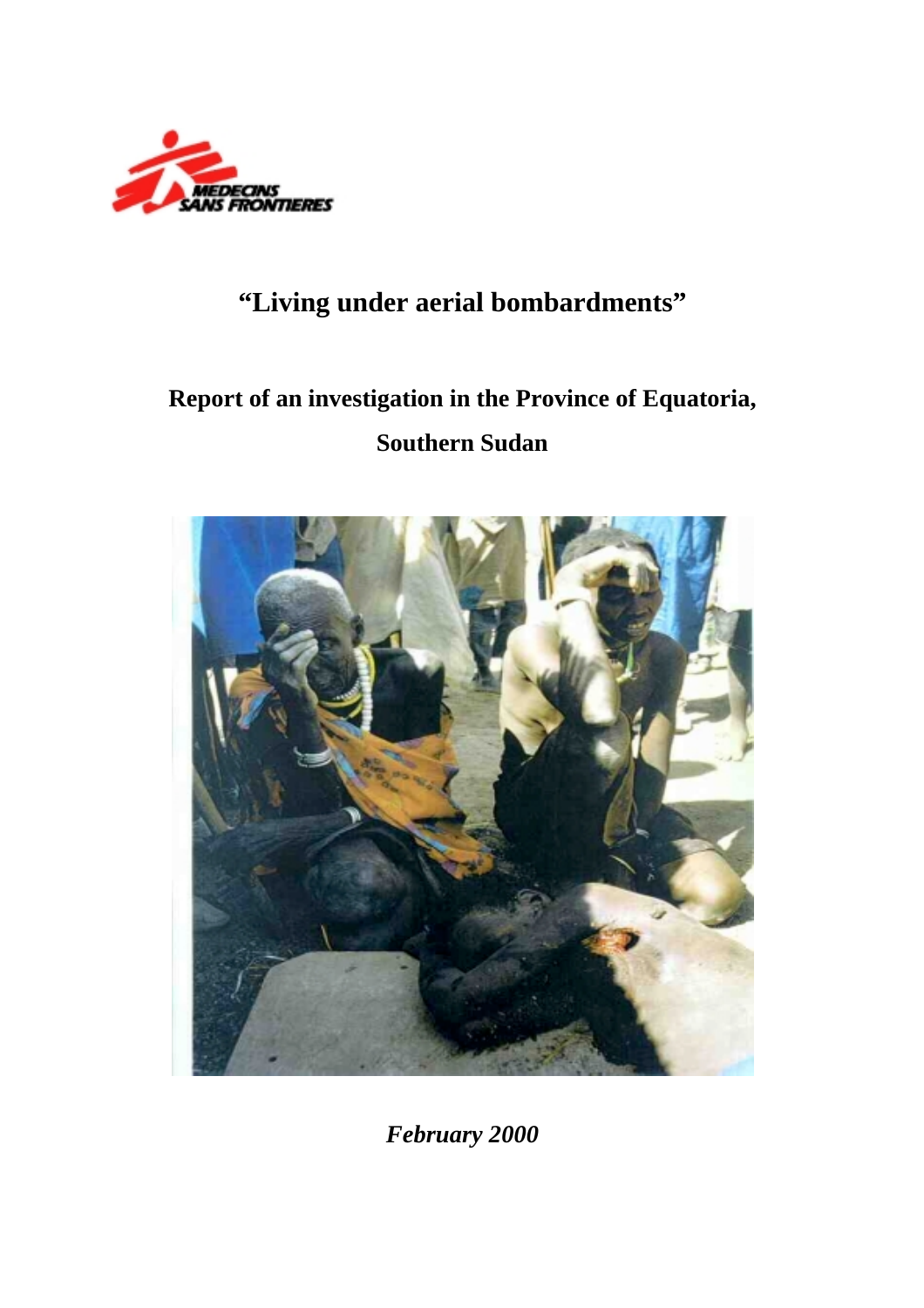

*SUISSE / SCHWEIZ*

*Rue du Lac 12 Case Postale 6090 CH-1211 GENEVE 6*

*Tel: +41 (22) 849.84.84 Fax: +41 (22) 849.84.88 Email: office-gva@geneva.msf.org*

### **Foreword**

"Médecins Sans Frontières" has been with the populations of The Sudan since 1979. From east to west, from north to south, the volunteers of the association have constantly tried their utmost best to bring medical assistance and relief to the Sudanese people and to advocate for their plight, without discrimination, in times of famine, outbreaks and war.

For the past two years, the Swiss section of the MSF movement has been renovating, re-equipping and re-launching medical and surgical activities in the civilian hospital of Kaju-Kaji (Province of Equatoria).

Since the beginning of the year 1999 until this very moment, we have been experiencing and witnessing direct aerial bombings of the hospital, while full of patients, and of the living compound of our medical team *(10 bombings in 1999, a total of 66 bombs dropped, with 13 hitting the hospital premises)*. Facing the sharp increase of aerial bombardments in this region during 1999, frequently aimed at civilian structures such as hospitals, in November 1999, we requested an investigation of these events and their consequences for the civilian population in the area.

The elements of this investigation, included in the report herewith, tend to demonstrate that the strategy used by the Sudanese Air Force in this region, is deliberately aimed at targeting civilian structures, causing indiscriminate deaths and injuries, and contributes to a climate of terror among the civilian population. Furthermore, evidence has been found and serious allegations have been made that weapons of internationally prohibited nature are regularly employed against the civilian population such as cluster bombs and bombs with "chemical contents".

We sincerely hope that this report will contribute to the awareness of all parties involved or concerned with the conflict in The Sudan, and to renewed efforts for the protection of the people of The Sudan, their rights and their dignity. We hope as well, that the Sudanese Government brings to an end the systematic bombing of civilian populations and infrastructures by its Air Force.

20<sup>th</sup> of February 2000

Thierry Durand Director of Operations Médecins Sans Frontières - Geneva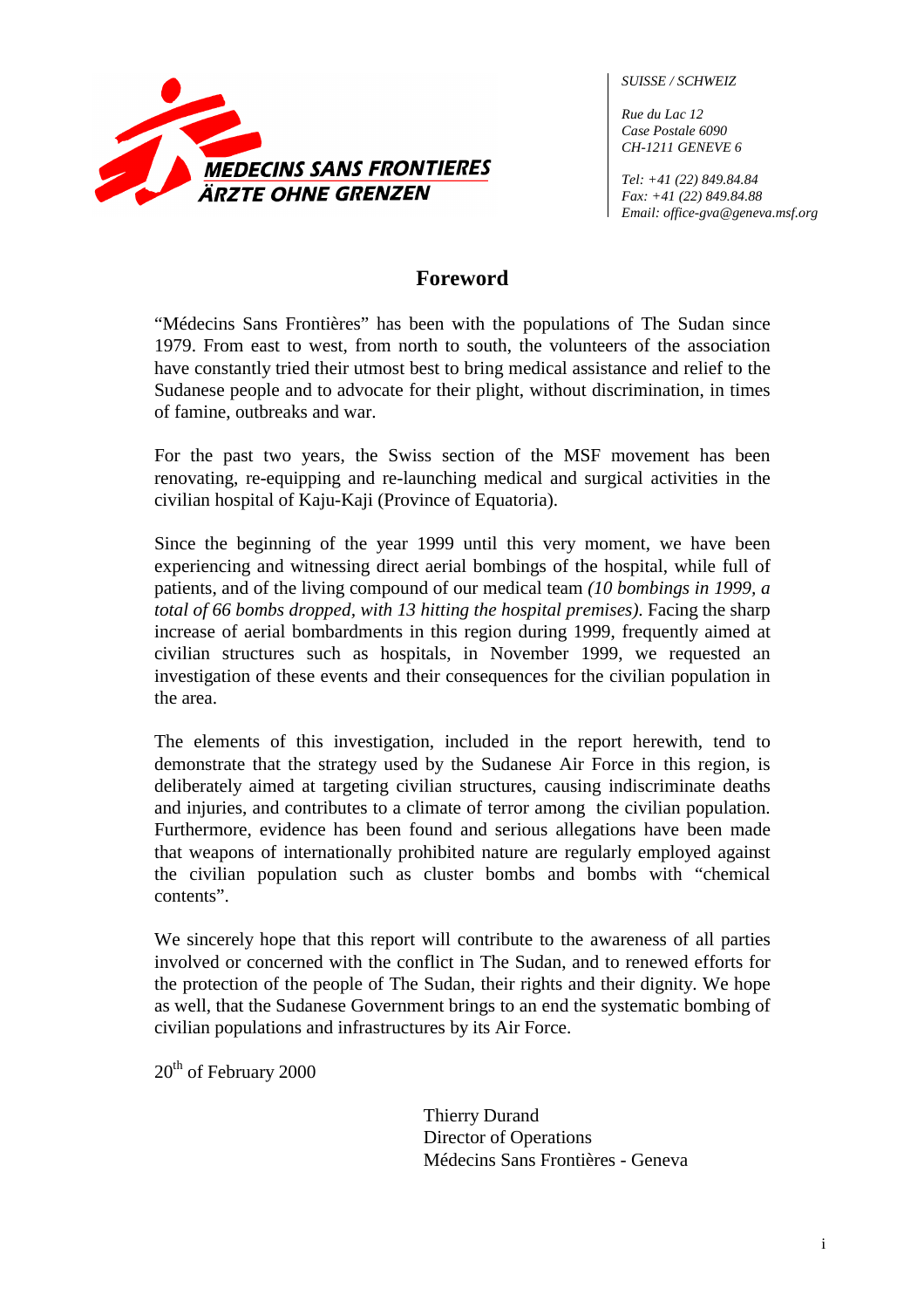# **CONTENTS**

| 1. The Sudan Violates International Humanitarian Law1                                                         |
|---------------------------------------------------------------------------------------------------------------|
|                                                                                                               |
|                                                                                                               |
|                                                                                                               |
| 4.1 Bombings aimed at the civilian population and                                                             |
| 4.2 The use or alleged use of prohibited weapons with<br>indiscriminate effects: cluster bombs and weapons    |
| 4.3 A policy of terror that provokes new displacements<br>of the population and that increases precariousness |
| 13                                                                                                            |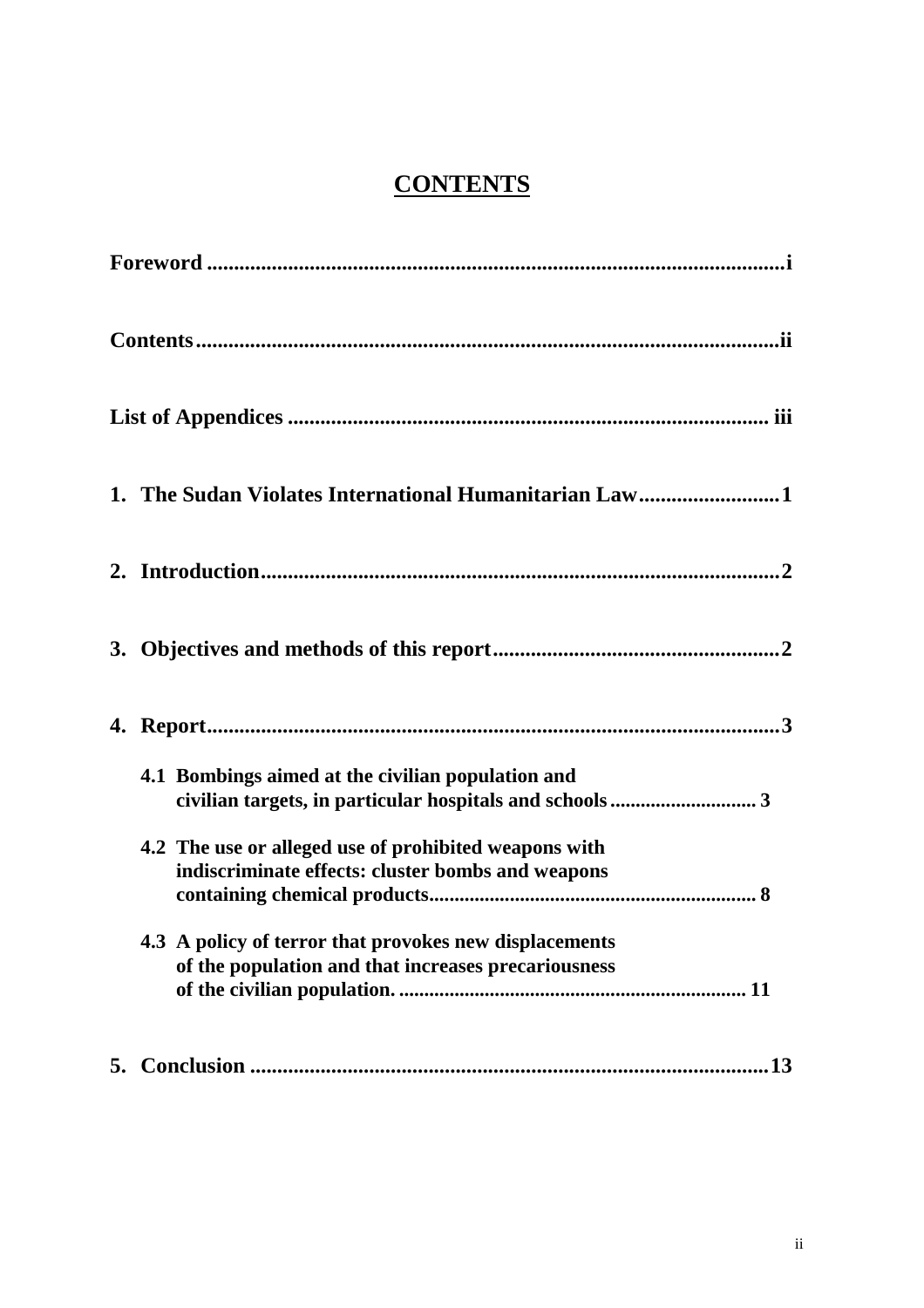# **LIST OF APPENDICES**

# **Appendix 1 : Non exhaustive list of bombing from January 1999 to January 2000**

**Appendix 2 : MSF press release of January 1999 (in French)**

# **Appendix 3 : Copy of the letter of Mr José M. Bustani, Director General of the Organisation for the Prohibition of Chemical Weapons**

**Appendix 4 : Complete testimonies of the victims of the aerial bombings**

**Appendix 5 : Maps : Bombed cities mentioned in this report and description of bombing casualties per site.**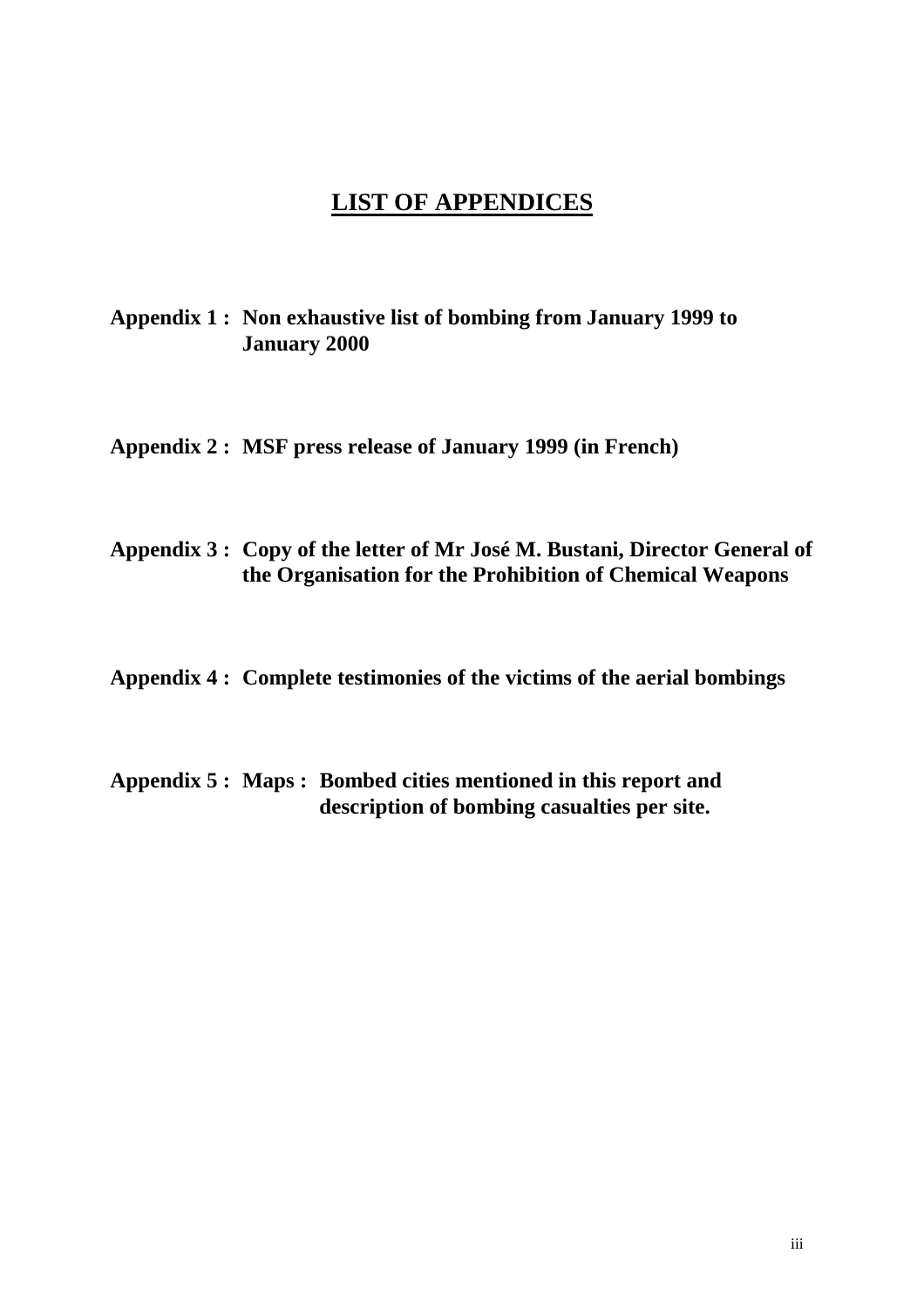# **1. The Sudan Violates International Humanitarian Law**

- Bombings that are deliberately aimed at the civilian population and civilian targets, in particular against sanitary structures and injured and sick people, and the use of weapons containing chemical products and cluster weapons are forbidden by the Humanitarian Law.
- These practices constitute war crimes.
- The Geneva Conventions of 1949 and the additional Protocols of 1977 limit the war methods and establish rules of protection in favor of the non-combatants:
- The belligerents need to make a distinction between the combatants and the noncombatants, between the military targets and the civilian targets.
- The use of force needs to be in proportion to the threat and needs to be justified by a real military necessity.
- Weapons that strike without distinction and that cause unnecessary damages are forbidden.
- The civilian population, the injured and the sick, the humanitarian personnel and the sanitary structures benefit from a reinforced protection. They need to be respected and should not be attacked.
- War methods and means of combat that damage the natural environment are forbidden.
- The convention of 13 January 1993, on the interdiction of the development, fabrication, storage and use of chemical weapons and on their destruction, forbids the use of chemical weapons.

The Sudan signed the first Geneva Convention in 1957. The country is also supposed to respect the fundamental rules of the International Humanitarian Law. The customary character of these dispositions make them obligatory to all belligerents.

The Sudan is a State Party to the 1993 Chemical Weapons Convention since May 24<sup>th</sup> 1999.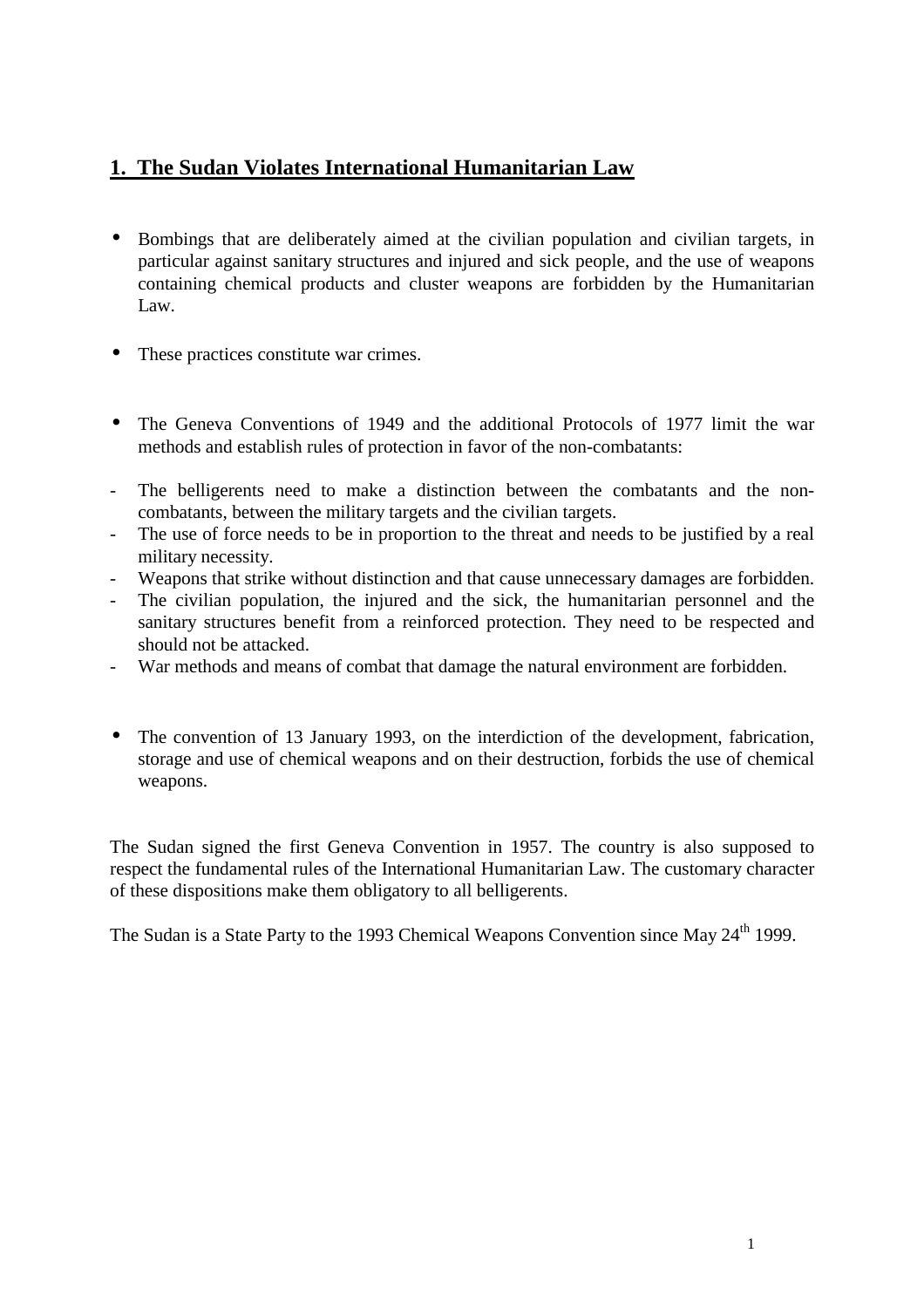# **2. Introduction**

In 1999, the aerial bombings by the Sudanese Government on the Province of Equatoria (Southern Sudan)<sup>1</sup> intensified considerably, especially in the counties of Kajo Keji, Yei, Maridi and Kapoeta. The MSF teams that have been working in the region since 1997, have, several times, been victims and witnesses of these bombings that are only aimed at the civilian population and civilian targets. Hospitals and schools in particular, are deliberately chosen as targets.

MSF is particularly worried about the use or alleged use of prohibited weapons (such as cluster bombs and chemical bombs) that have indiscriminate effect. The allegations regarding the use of chemical bombs started on 23 July 1999, when the villages of Lainya and Loka (Yei County) were bombed with chemical products. In a reaction to this event, a group of nongovernmental organizations (NGOs) had taken samples on the  $30<sup>th</sup>$  of July, and on the  $7<sup>th</sup>$  of August the United Nations (UN) did the same. Although the Organization for the Prohibition of Chemical Weapons (OPCW) is competent and empowered to carry out such an "investigation of alleged use", it needs an official request made by another State Party. To date, we deplore that OPCW has not received any official request from any State Party to investigate, and that since the U.N. samples taking, no public statement has been made concerning these samples nor the results of the laboratory tests.

MSF reminds that bombings aimed at the civilian populations and civilian targets, and the use of chemical weapons and cluster bombs are strictly forbidden by the International Humanitarian Law. These practices can be qualified as war crimes.

# **3. Objectives and methods of this report**

On several occasions in 1999, the MSF teams that worked in the Province of Equatoria, in Southern Sudan, were victims and witnesses of aerial bombings on the civilian population and civilian targets carried out by the Government of Sudan. In January 1999, after the bombing of Kajo Keiji hospital in which MSF works, and being confronted with an increase of these bombings, MSF decided to evaluate the impact of the bombings on the civilian population and on the security of its teams. In order to carry out this evaluation, MSF has:

- $\triangleright$  documented several of these bombings: date, location, target, number and types of bombs used, number of victims; and,
- $\triangleright$  gathered the testimonies<sup>2</sup> of witnesses and victims of these bombings among the civilian population, the MSF teams and other humanitarian organizations that work in the region.

l

<sup>&</sup>lt;sup>1</sup> Maps located in apprendix 5

 $2^2$  Complete testimonies in appendix 4 (for security reasons, names of people and organizations have been voluntarily removed)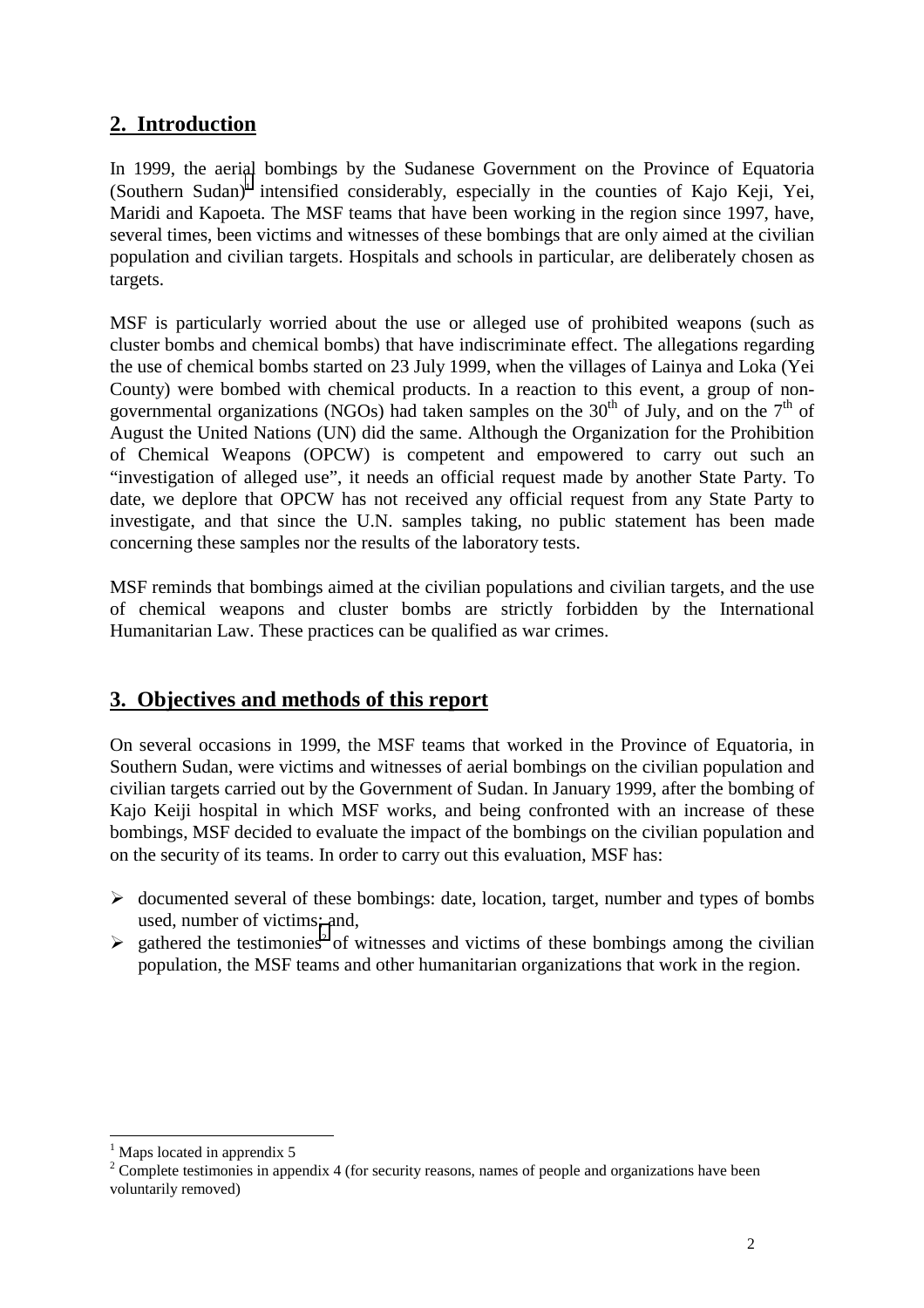This evaluation has been carried out in four different counties in the Province of Equatoria, which have particularly suffered from the bombings: Kajo Keji, Yei, Maridi and Kaopeta. It clearly shows:

- I. that the bombings are aimed at the civilian population and civilian targets, in particular hospitals and schools;
- II. the use or alleged use of prohibited weapons with indiscriminate effects: cluster bombs and weapons containing chemical products; and
- III.a policy of terror which provokes new displacements of the population and increases the precariousness of the civilian population.

### **4. Report**

#### **4.1. Bombings aimed at the civilian population and civilian targets, in particular hospitals and schools**

In 1999, the Government of Sudan multiplied its aerial bombings over the Province of Equatoria (Southern Sudan), in the counties of Kajo Keji, Yei, Maridi and Kaopeta. According to a non-exhaustive list of bombings, more than sixty bombings<sup>3</sup> took place between January 1999 and January 2000 in town and villages such as Narus, Chukudum, Labone, Kajo Keji, Maridi, Yei, Ikotos, Loka, Lainya, Parajok, Tali Post and Morobo. During the same period, a total of almost 400 bombs had been launched on the civilian population and civilian targets, killing at least 22 persons and wounding 51.

A member of the Yei hospital reports :

"In 1999, the Antonov<sup>4</sup> killed many people in the town of Yei and in other small *villages in the county. The Antonov is a real danger for the population in town. The hospitals, schools and churches are frequent targets."*

A MSF volunteer says :

l

*"On my arrival in Kajo Keji in February 1999", "I was welcomed by the Antonov, which occasionally bombs this area. One day the plane flew over the hospital and all the patients ran for shelter in the hospital compound. At the end of February, the plane dropped five bombs in town and two near the hospital, injuring one girl who suffered deep cut wounds on her right heel. The frequent visits of this plane continued on an almost weekly basis, dropping bombs at least once a week and causing several casualties. The most serious bombing, which shocked me, occurred around June 1999 and killed one person in town. It blew off the victim's brain, which caused instantaneous death. The vehicle of a humanitarian organization was severely damaged. The windshield was broken and there were holes everywhere. One of our national staff members, almost lost his life as the bomb landed at about five meters from where he took refuge."*

<sup>&</sup>lt;sup>3</sup> Non Exhaustive list of bombardments in appendix 1

<sup>4</sup> The planes "Antonov" are used as bomb carriers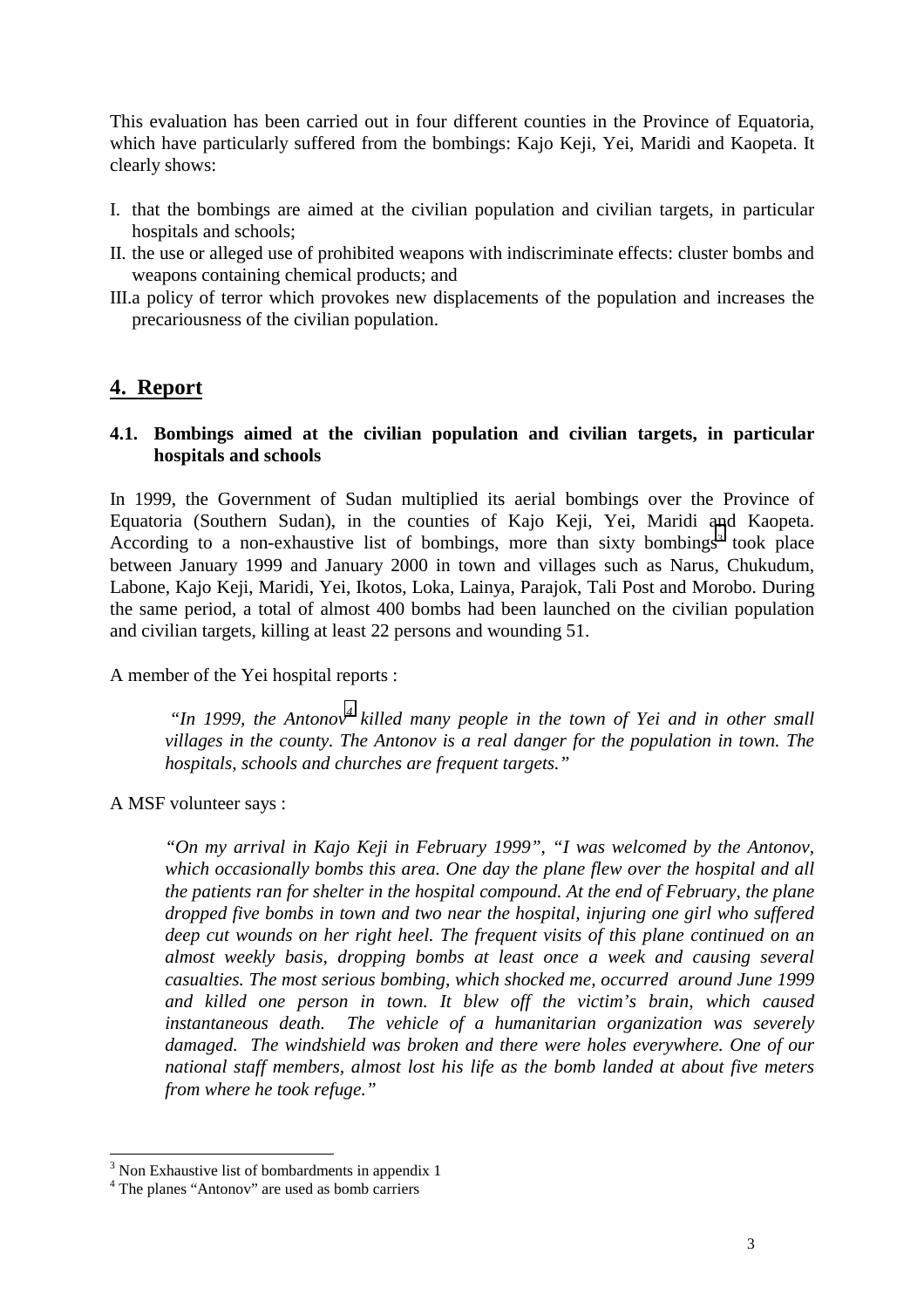A priest from Maridi testifies:

"*In March this year (1999), we attended a seminar. The plane arrived, flew over our heads for over half an hour and then dropped its bombs. One child was killed. The Antonov never bombs any military targets such as the front line. They always aim at the civilian population."*

The hospitals of Kajo Keji, Yei and Maridi were bombed on numerous occasions in 1999, which threatened the safety of the patients and the medical teams, caused panic among the injured and the ill, and complicated the medical care.

*"It is very sad to see patients, sometime just out of surgery, on the run with their IV (intraveinous drip) in their hands, looking for shelter",* says a representative of a humanitarian organization in Kajo Keji.

*"I have noticed that during periods of heavy bombings people are terrorized"* confesses a medical staff member of the Yei hospital. "*They may be coming to the hospital for treatment, but they do not have time to listen to the health practitioners. They want some medications and they run away."*

In these three hospitals, the attendance of patients has been reduced to 25% and sometimes even 40%. The pre-birth clinics, which were regularly visited by pregnant women, and the maternity hospitals are basically empty. As a result of the insecurity, women prefer giving birth at home, and the ill arrive too late sometimes.

A MSF member who works in the Kajo Keji hospital explains :

*"Most of the people do not turn up for medical services, or they arrive very late in the hospital, when the sickness is badly advanced* " *During the months of March-April, I have noticed a significant drop in the attendance at OPD level as well as in the IPD department. There is one incident that I remember; it was in April, at around 10 AM. I was attending a child patient who was under transfusion. I heard the sound of the plane but I could not leave the children alone and I just hoped for the best. The plane came and dropped a bomb that fell on the hospital compound. I was terribly scared but fortunately survived. As a reaction, the mother of the child patient decided to run away with the certitude that the child will die because of the severe sickness."*

The hospital of Kajo Keji in which MSF works has become a particularly privileged target of the Sudanese Government. The year 1999 started and ended with a bombing of the hospital. On 13 January 1999, five bombs were dropped on the hospital. Three of them destroyed the facilities used for the vaccination campaigns and seriously damaged the operation room and the consultation units. Fortunately, no casualties were reported. At the end of December 1999, another five bombs were dropped on the hospital. Three of them exploded, but there were no victims nor any material damage. In both cases, the hospital was clearly a target, as no bombs were dropped elsewhere. This situation gives all the more cause for concern, as half of the hospital beds are reserved for children.

A MSF member who works in the Kajo Keji hospital testifies on several of these bombings: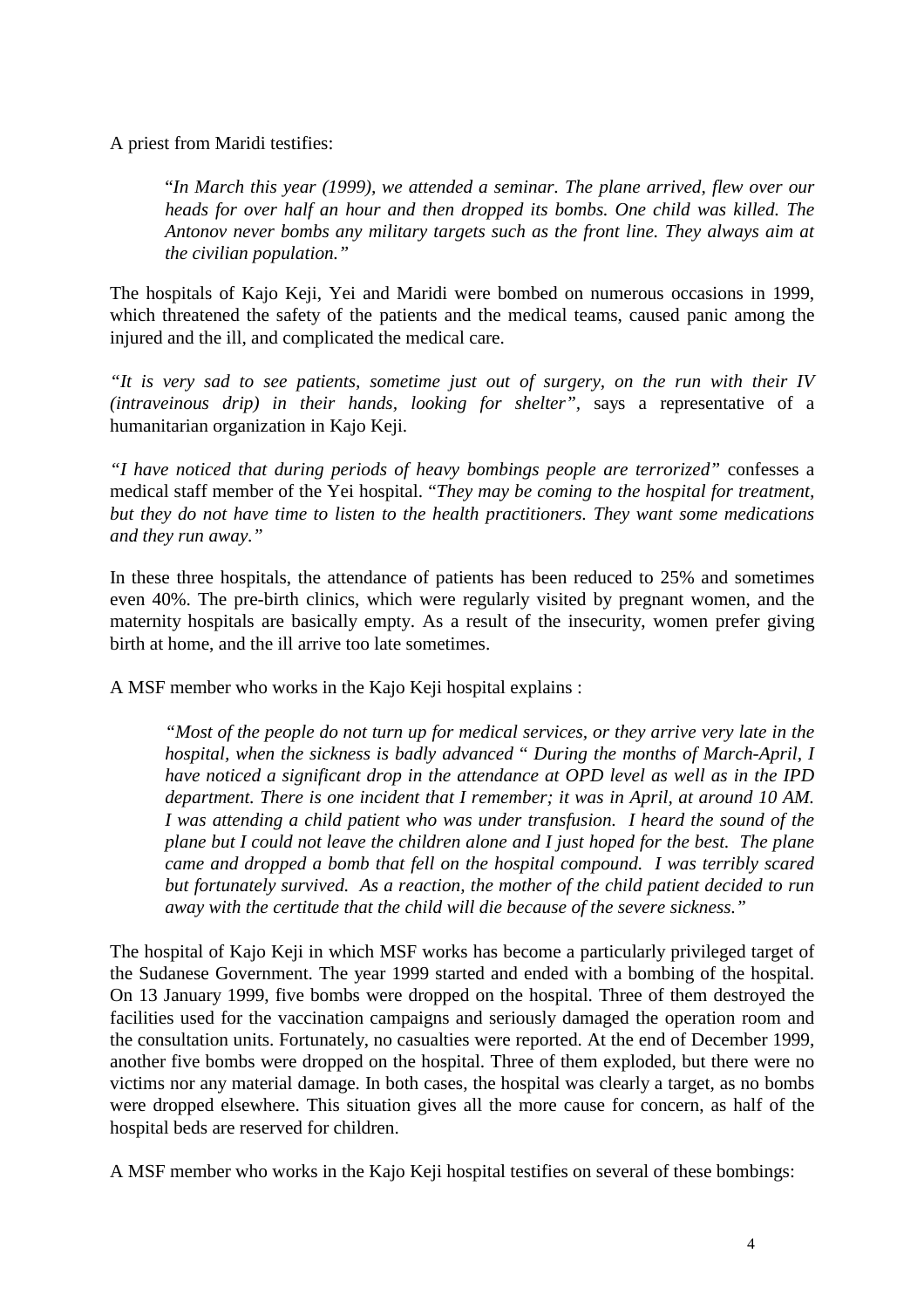"*I was in the operating room with the surgeon, attending a patient who had a shoulder injury. The patient was under anesthesia. The Antonov came, we heard the sound and we did not know what to do. We finally decided to remain and we just lied down on the floor. The plane flew over and a bomb was dropped and fell just behind the operating room. All the glasses of the windows got broken and fell inside the operation room, fortunately without injuring the patient or us. We then got up, took the patient to the ward and we went into a bunker, because the plane was still rotating over our heads. I would like to tell another episode in which I was involved and miraculously survived. It was in June, at the beginning of the month, at around 10 or 11 AM. I was on duty in the hospital. The plane came and dropped bombs in the town. I suddenly decided to leave the hospital and run home. As soon I reached my home, the plane was over the hospital area (I live near the hospital) and ready to drop the deadly bombs. I just had time to take my wife and children to a hole. I lied down on the ground behind a heap of sweet potatoes. The bomb just hit the ground at about two meters from were I was. The blast was so powerful that I was fully covered with soil. Of course, the sound of the explosion was so loud that I was unable to hear for more than a week. Even now I feel that I have not yet fully recovered from this experience. Sometimes I suffer from headaches, up to the point that I am unable to attend to my usual duties."*

The humanitarian organizations are not being spared by the bombings. Several of them have had to cut down on their staff, which seriously affected their activities. Others have decided to move away from the targeted cities, in spite of the fact that this implies additional expenses and the need to ask their backers for more money.

*"Our compound was located in the center of town",* explains the representative of a humanitarian organization in Yei, *"but in May this year several bombs struck the place and destroyed all our assets and equipment. After that day we have decided to move out of town and at the moment we are here, hopefully in a better and safer place."*

A member of another humanitarian organization in Yei tells:

*"The most vicious thing is the night bombing. During one of these night raids, one bomb fell just inside our compound. I remember it was about midnight. The bomb hit a tree located at about 20 meters from the main house. The bomb exploded as it touched the tree, and we heard all the fragments flying away and falling on us through the zinc plates on the roof and the ceiling boards. Doors and windows were also violently opened by the blast. All this during one very dark and scary night. This is really terrible and dangerous, because most of the time we are unable to run out of the house in search of refuge and therefore we are obliged to remain inside the house, under the bed or just near the door."*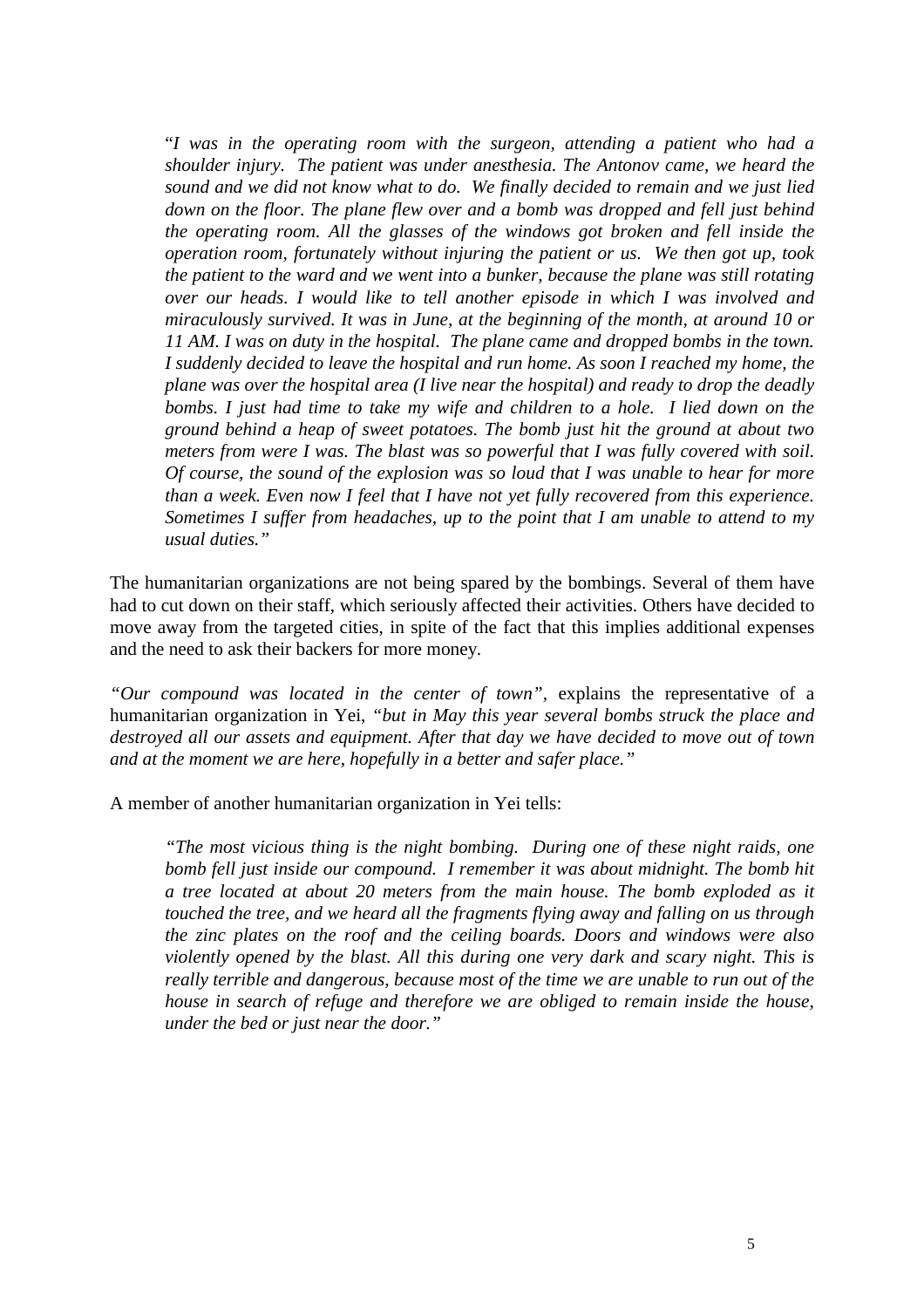The representative of a humanitarian organization explains:

"D*uring the year 1999, the town of Maridi has been the target of aerial bombings on several occasions. Therefore we have come to the conclusion that both the hospital and the living compound should be relocated elsewhere. This decision has been taken, but so far, due to some constraints, it has not been realized yet. This is just to say how stressful and inhuman life is under the threat of an aerial bombing. I remember the day that the operating room was once again renovated after it had been damaged by fragments of a bombing. One patient was operated in the afternoon and taken to the operating room. During the night the Antonov came and again the hospital was targeted and the operating room damaged. All these actions are very demoralizing and discouraging."*

In Yei, the hospital has also been a target of several bombings. A member of a humanitarian organization gives his testimony on one of these attacks:

"O*ne night, during an aerial bombing on the town of Yei, people woke up as usual and started to run for refuge. As usual the hospital had been targeted. A mother, whose child was admitted in the children's ward, took her child and ran out of the ward and jumped into a foxhole. The Antonov dropped several bombs. One of the bombs dropped in the hospital was a cluster bomb. One of these small bombs landed in the foxhole where the mother and the child had taken refuge. Fortunately the bomb did not explode, but instead landed on the woman's leg and penetrated a few centimeters into her flesh. This terrorized everybody, including the medical staff."*

Schools are also chosen as targets by the Sudanese Government, spreading panic among students, teachers and parents. Some schools had to shut down while others have seen their number of students drop because of the insecurity.

In Kajo Keji County which counts five primary schools, the school of Kajo Keji closed its doors at the beginning of the year 1999, due to the aerial bombings. One bomb had dropped right next to the school. The teachers, the parents and the students were terrorized by the attacks of the Antonov bombers. In Kajo Keji, pupils from a school also testified:

"W*hen the military plane comes, all classes stop and we run out of the classroom and take refuge in the trenches dug behind the school. Up to now, no bombs have been dropped around the school. The school in town was closed because the teachers, the children and the parents were too scared about the continuous passing of the Antonov. When the Antonov comes, we are very scared and when we are in the trench we are very silent and lie down. We wonder when the plane will leave and we'll be able to return to classroom. After the plane has gone, we return to class but we feel very much disturbed and unable to follow the lessons. At the same time, the teacher is also scared and unable to teach properly. When we are in the trench, we are scared for ourselves, but also for our parents who are working and could be hurt or killed by the bomb."*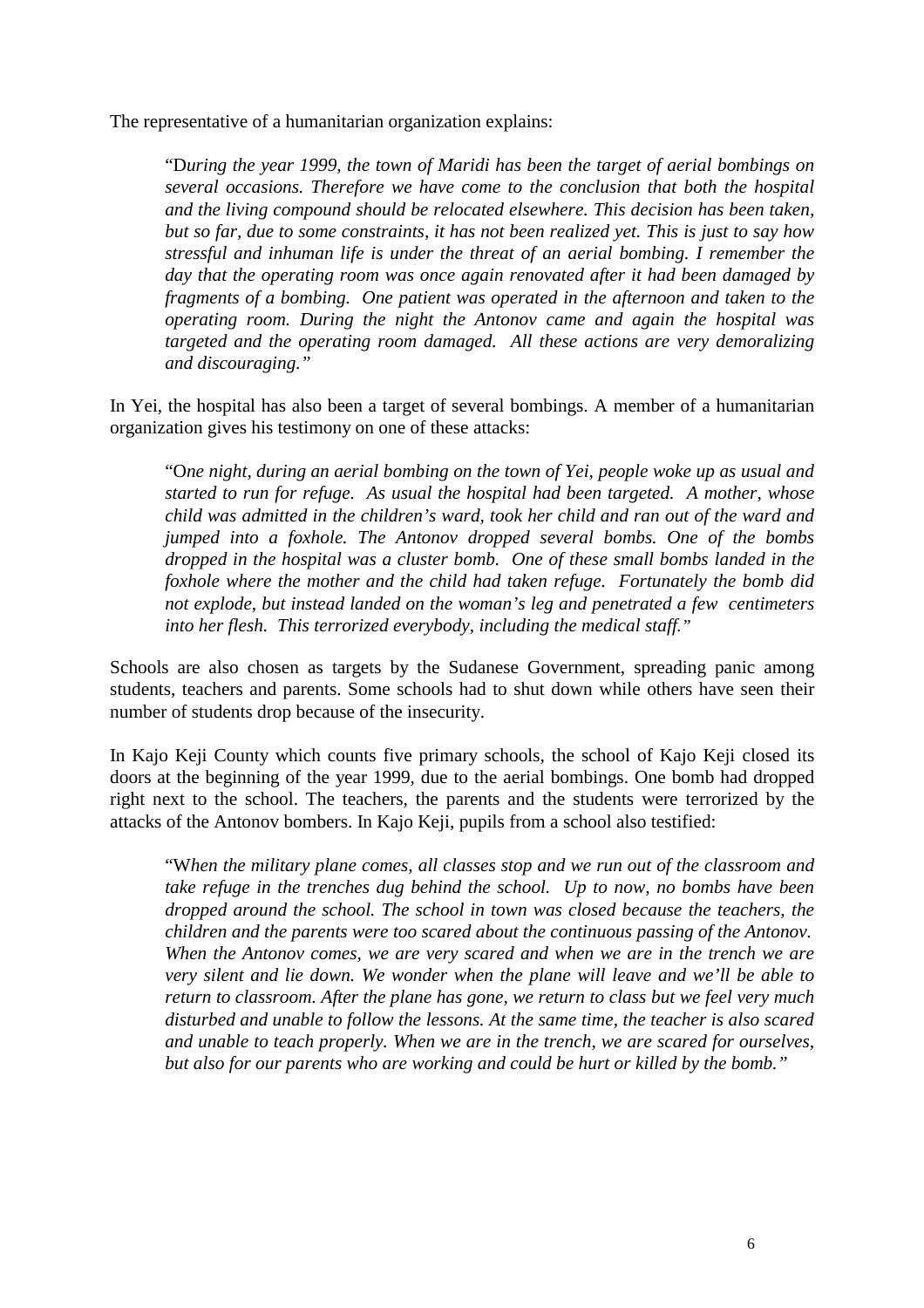In Narus (Kapoeta County), the primary school has been the target of several bombings in 1999 and the number of students dropped, as a teacher explains:

*"We the teachers and the parents are very proud of the quality of the teaching at this school. Unfortunately, all is not so easy and the main problem is due to the aerial bombings. This year we have 350 registered students. 250 of them are here permanently, the rest are residents of the town of Narus. Last year we had 570 registered students. The significant drop is mainly due to the insecurity brought by the Antonov. It has to be said that the school has been the target of several bombings and one time it has been damaged by the fragments of two bombs. These indiscriminate bombings are affecting everybody…. The threat of the bombings has a double negative effect on the education of the children. Because of insecurity they go away; the most fortunate of them find other schools, others just remain in the streets."*

A school boy from Narus talks about the difficulties to study:

*"When we are in our classes, we are trying to learn. The plane comes and our concentration is gone. If we feel that the plane is going to drop bombs, then we all rush out of the school and look for the trenches. It is difficult for us to keep up with our studies. The Sister has given us some kerosene lamps so we can study during the night. This helps only partially, because the Antonov also comes to bombard during the night… The time of exams is near and we are scared that the Antonov will soon start again and disturb us like it happened last year."*

Another student talks about one of the bombings on the school and his fear of planes:

*"The bombings started in 1997, but then it was not so bad as these days. This year, the Antonov came and released one bomb, which fell on our school. One of our colleagues was in the toilet but she managed to escape and she is alive and here with us. The bomb hit the toilet and destroyed it down to its foundations. I am one of the girls who are the most afraid of planes. Even the relief planes that fly-over regularly, scare me. We are here struggling, please tell the Khartoum government to stop bombarding our place so we will be able to develop and construct our country. We are also appealing to donors and the UN to supply us with some material so we can dig and built safer bunkers."*

The young girl who escaped this bombing of the school of Narus testifies :

*"I was unwell for a few days suffering from acute diarrhea. For this reason I was often in the toilets located at the end of the compound just behind the school. I was in the toilet when I heard the sound of a plane. I immediately realized that the plane was the Antonov. I got up, ran quickly out of the toilet and started running away from that place. I lied on the ground just in time to hear the explosion of the bomb and the fragments flying all over. After a few seconds I looked towards the place where the toilet was located, but I could not see the construction. The toilet was replaced by a big hole, which is still visible."*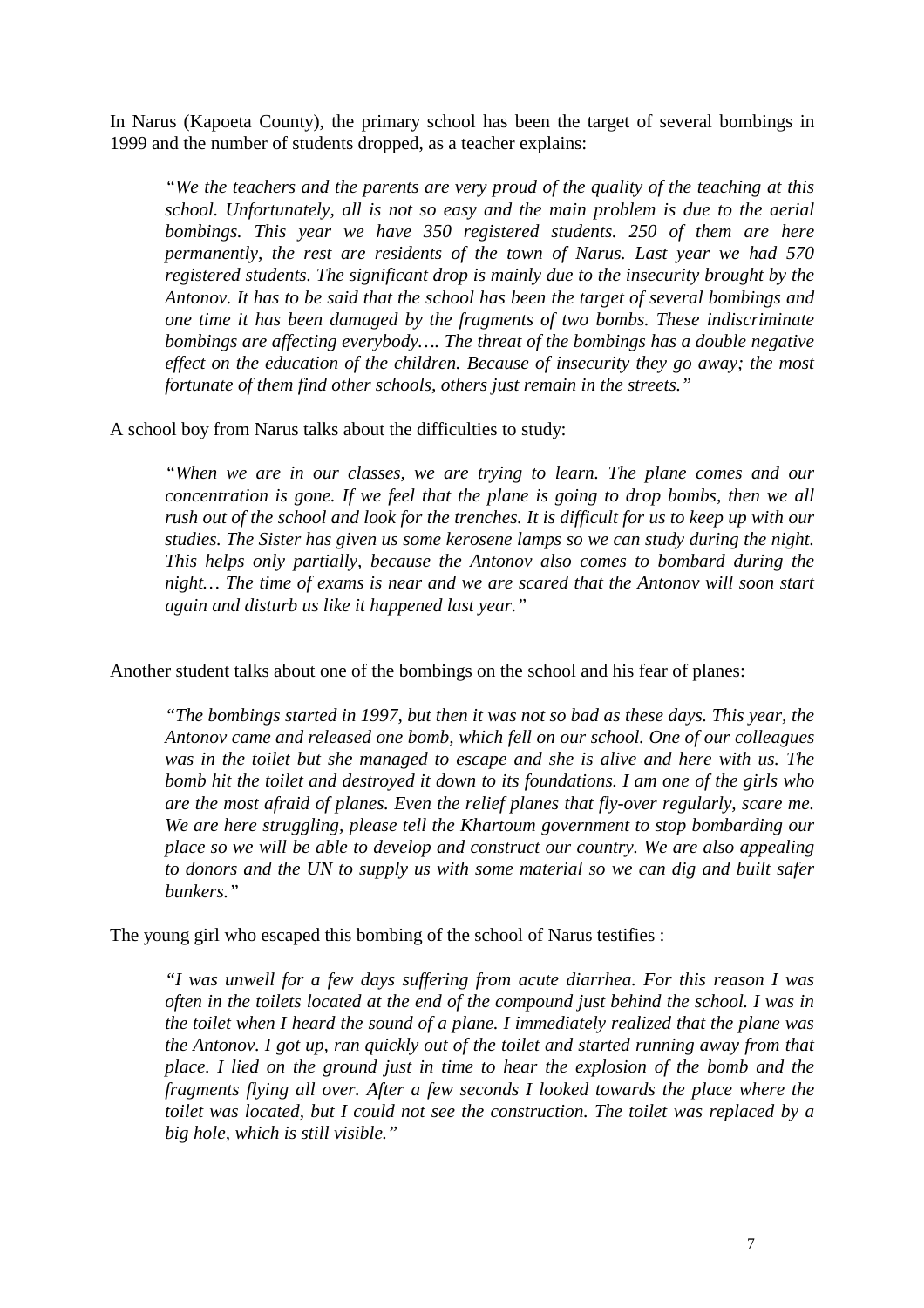#### **4.2. The use or alleged use of prohibited weapons with indiscriminate effects: cluster bombs and weapons containing chemical products**

The increase of the bombings on the civilian population and civilian targets in 1999, was accompanied by the use of cluster bombs and weapons containing chemical products. On 23 July 1999, the towns of Lainya and Loka (Yei County) were bombed with chemical products. At the time of this bombing, the usual subsequent results (i.e. shrapnel, destruction to the immediate environment, impact, etc.) did not take place. Alternatively, the aftermath of this bombing resulted in a nauseating, thick cloud of smoke, and later symptoms such as children and adults vomiting blood and pregnant women having miscarriages were reported. These symptoms of the victims leave no doubt as to the nature of the weapons used. Two field staff of the World Food Program (WFP) who went back to Lainya, three days after the bombing, had to be evacuated on the  $27<sup>th</sup>$  of July. They were suffering of nausea, vomiting, eye and skin burns, loss of balance and headaches<sup>5</sup>.

After this incident, the WFP interrupted its operations in the area, and most of the humanitarian organizations that are members of the Operation Lifeline Sudan (OLS) had to suspend their activities after the UN had declared the area to be dangerous for its personnel.

Shortly after these bombings, two investigations were carried out, one on the  $30<sup>th</sup>$  of July, by a group of NGOs, and the second one, on the  $7<sup>th</sup>$  of August, by the UN. In both cases, samples were taken. Up to now, no results of any kind have been revealed publicly, leaving the population and the humanitarian workers in a daily fearful situation. The OPCW was aware of these bombardments in Southern Sudan with the alleged use of chemical weapons. As the OPCW director specified in a letter<sup>6</sup> dated December 1999, this organization has the expertise and is empowered to carry out an "investigation of alleged use of chemical weapon" on the territory of a State Party, but it needs an official request made by another State Party to do so. Although the Sudanese authorities denied having violated its obligations under the OCPW convention<sup>7</sup>, we regret that no State Member requested such an investigation.

The inquiry carried out by the group of NGOs, however, reached a conclusion on the chemical nature of the bombs used, and revealed the worrying consequences of these bombings: children and adults vomiting blood, pregnant women having miscarriages and a great number of dead birds and small animals.

A member of a humanitarian organization who went back to these places shortly after the bombings tells:

*"We have been the first to reach the area and what we found was very sad. One person got sick and died, one nurse was admitted in the hospital with symptoms of poisoning. Till today, the situation is bad, nobody really bothers to tell us, to tell the population, what is happening. For example, soon after this incident the UN/OLS*

 $<sup>6</sup>$  see appendix 3</sup>

l

<sup>&</sup>lt;sup>5</sup> "two WFP staff experienced nausea, vomiting, burning eyes and skin, disorientation and headaches after passing through Lainya, Western Equatoria and Kaya (Uganda) on 27 July. The initial symptoms disappeared and were later replaced by 'flulike symptoms'(…). Tests are being carried out to determine the cause of the symptoms" *OLS Newsletter, August 1999*

 $<sup>7</sup>$  The Sudan is a State Party to the Chemical Weapons Convention since May 24<sup>th</sup> 1999</sup>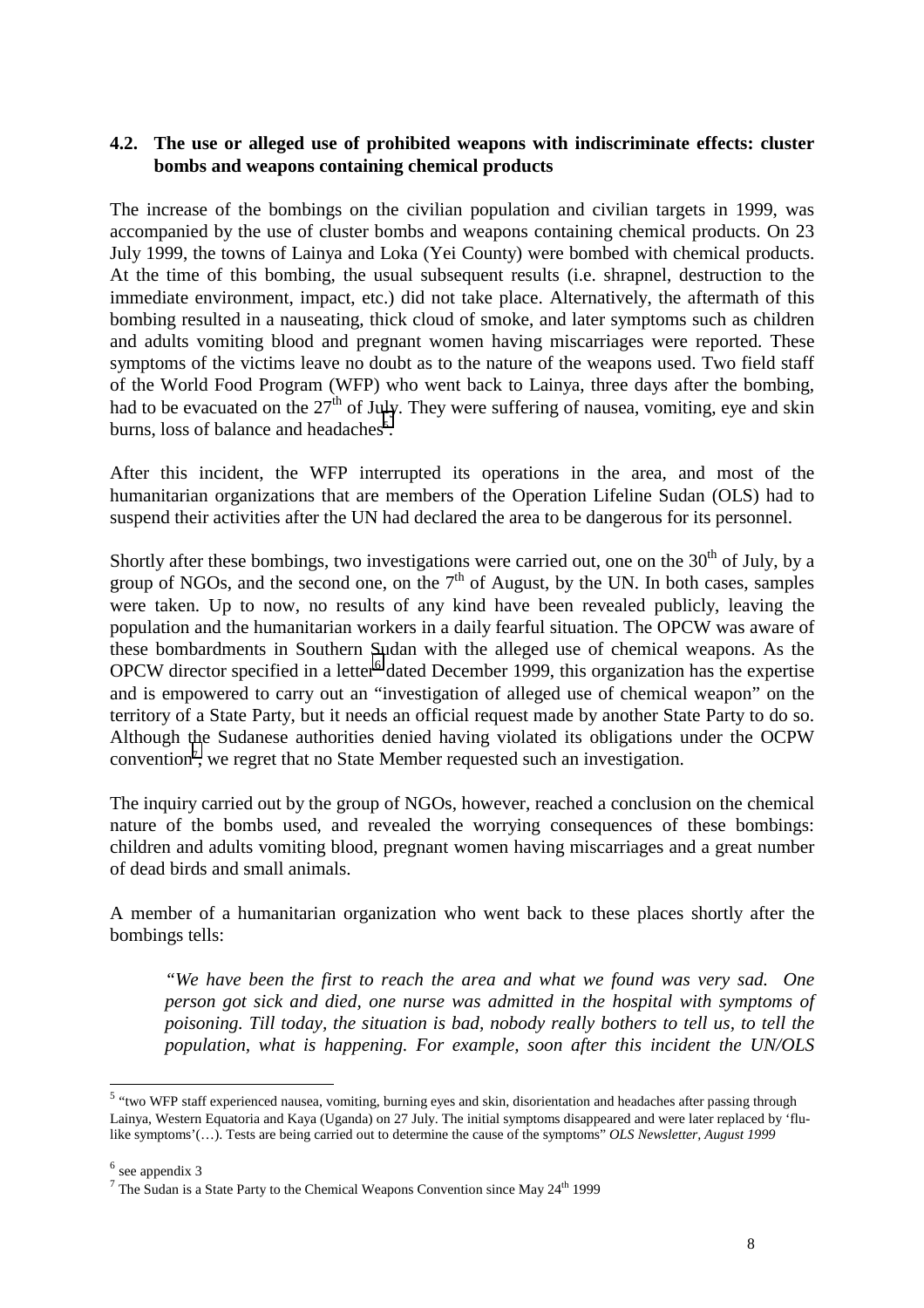*decided to put the area under security level 4 and instructed all UN personnel not to go or transit around the zone. Actually, the instructions were so restrictive that for one entire month all relief and rehabilitation activities were halted. In fact the UN security informed us that the road from Kaya to Yei was closed (to UN personnel and NGOs working under the umbrella of OLS), and nobody was supposed to leave Yei to go to Lainya. Our organization being a member of the OLS consortium has made us stay in our compound for over a month. Suddenly on the 3rd of September, a delegation from Lokichoggio came and visited Lainya and Kaya and declared the area safe and therefore activities could start again. The way that this happened is at least amazing. Today we are still asking ourselves what is going on; really nobody has bothered to give us some reassurance or explanation of the real nature of these gas bombs."*

A mid-wife who works in the bombed areas and who has been a victim herself, testifies:

*"I was here when the chemical bomb was dropped. It was a strange bomb, very different from the one we have been used to receive on our land. One of them just fell* near a tukul<sup>8</sup>, and developed a dense smoke, but the construction remained intact. It *was clear that the bomb was different and may be in plastic case. After this explosion, people started developing a strange sickness, which were unusual to the normal bombs. Coughing, burning eyes, difficulties to breath, miscarriages and death. I was admitted to the hospital for almost a month with severe coughing and vomiting blood. It was the rainy season. Just after the bombing the rain came, it filled the hole produced by the impact and suddenly the color of the water turned reddish. The goats and other domestic animals including some birds which drunk that water died on the spot. Some people from different organizations came here a few days after this incident, and collected soil samples, water samples, blood from sick patients, sputum and other samples to be analyzed somewhere. It is unfortunate that till today we did not receive any information from these people. It is clear that for us here on the ground the situation is very frightening."*

On the same day as the bombings in Yei County, 23 July 1999, nine bombs (suspected to be chemical) were dropped on the banks of a river in Maridi town (Maridi County), which makes us fear the worst for the population and the environment. A member of a humanitarian organization who works in Maridi says:

*"On the 23rd of July, the Antonov came and dropped 9 bombs just near the riverbank. It is funny, but none of the bombs went off. They all landed on a very swampy area and this is why they did not explode. We suspect that these bombs are chemical as they have been dropped on the same day as the Lainya attack. As we said, it was our intention to move from here. But of course this decision is not simple, particularly with regard for our local staff. If we go, this will demoralize them terribly and the program will be seriously affected."*

In addition to the alleged use of chemical weapons, the Sudanese Government has also used cluster bombs, which are particularly dangerous for the civilian population.

l

<sup>8</sup> Local house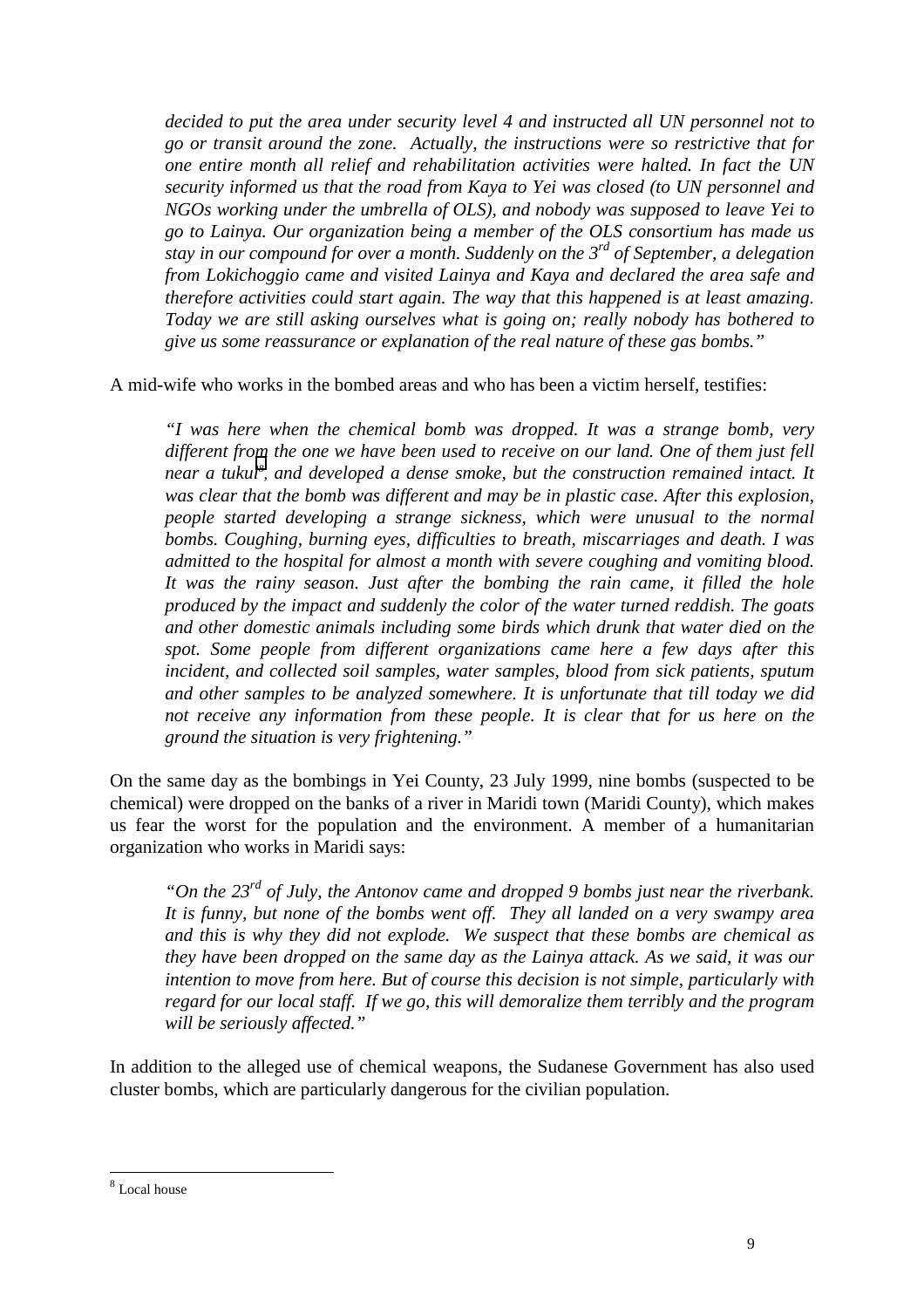As a resident of Maridi explains : "*Even when the bombs are dropped far away, the fragments can reach our home and cause fire and destruction."* A member of MSF who works in Kajo Keji confirms the statement of this person: *"Most of the time, the bombs were of a fragmented type which is more dangerous, as the fragments can fly about 2 kilometers away and cause serious injuries if they hit you."*

Cluster bombs sometimes spread mines that can strike the population long after the bombings, as this testimony of a humanitarian worker shows, who had seen two children blown up in Nimule (Kajo Keji County):

*"At around March/April this year, I was in Nimule for a program review and I have witnessed, astonished and powerless, the death of two young girls, who were daughters of a friend of mine. Their death occurred after the explosion of a cluster bomb. During an aerial bombing last year, a cluster bomb was dropped on the town of Nimule. Several small bombs, which became a sort of antipersonnel mine, were found and disposed of. Unfortunately, one of these bombs remained hidden under the grass and exploded when fire was set for clearing the land. The two young girls were playing in the vicinity of the fire when the bomb blasted and killed both of them instantaneously."*

The hospitals and facilities of the humanitarian organizations have also been targets of these bombings with cluster bombs. *"Since the beginning of this year, 89 bombs have been dropped in Mere (town) and Mundari (hospital) some of which were cluster bombs, and till now we do not know how many of them remain unexploded."*

On 20 June 1999, two bombs were dropped on the compound of the Kajo Keji hospital, spreading over one hundred mines that were neutralized afterwards. Later on in July, MSF became the target of new bombings:

"*On a Sunday afternoon, several cluster bombs were shelled in the MSF compound and in the children's playground. Luckily enough these cluster bombs never exploded. Some experts from a specialized organization came later on to collect and destroyed them. Thank God these ones have not caused any harm to the population so far."*

The use of these non conventional weapons is a cause for major concern for the population and the humanitarian organizations that work in the Province of Equatoria. In Kajo Keji, a man shares his concern:

"*Since the beginning of this year, we have been witnessing an intensification of the aerial bombings. This in terms of quantities of bombs dropped but also in terms of the quality of the bombs. In fact the type of bombs that were thrown on us went from conventional ones to the cluster bombs, and now to chemical bombs. Particularly the last ones are threatening our lives constantly. People have grown quite accustomed to the usual bombs in the past few months. The people found a mechanism of survival, digging fox holes and bunkers near their houses and their places of work. The holes and the bunkers were protecting them. Now, the issue of this chemical bomb has frightened everybody in a very powerless way: what can we do against gas?"*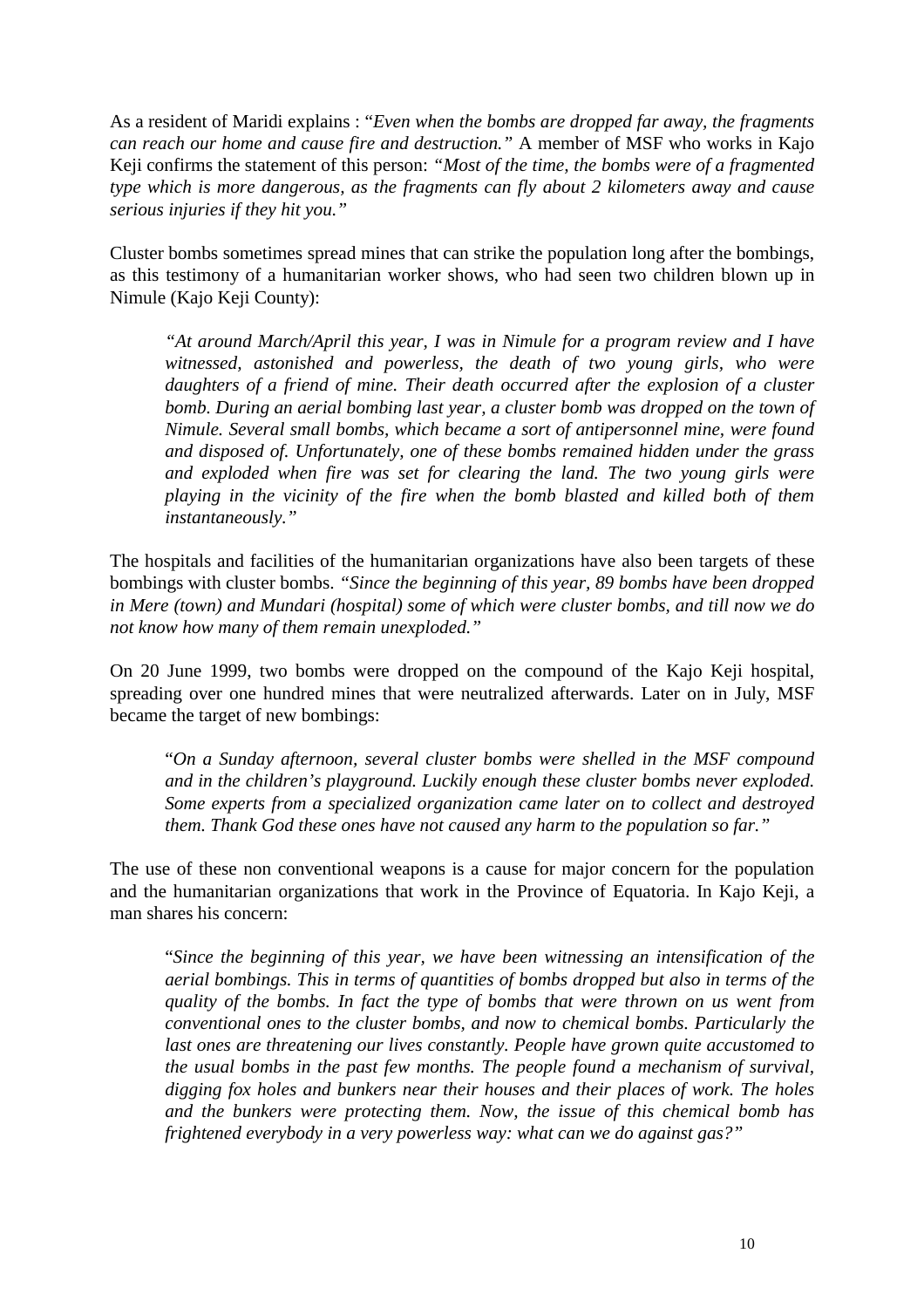A religious leader from Lainya (Yei County), shares the same feeling of helplessness towards the use of chemical bombs: *"Despite this threat we have managed to cope with these events. In fact, trenches have been dug were we can take refuge. The recent chemical bombs have left all of us with the terror of what will happen to us and to our children."*

### **4.3. A policy of terror that provokes new displacements of the population and that increases precariousness of the civilian population**

The systematic bombings against the civilian population and civilian targets, and the use or alleged use of prohibited weapons such as cluster bombs or bombs containing chemical products, show the intention of the government to establish a policy of terror in the Province of Equatoria. This Southern Sudanese province started to regain its population in 1997, when refugees returned from the neighboring countries and the internally displaced people went back to their places of origin. The 1999 bombings have not only put a stop to these repopulating movements, but they have also provoked new displacements of people. There are still 500.000 internally displaced people in the Province of Equatoria, and 300.000 Sudanese refugees in the neighboring countries. A humanitarian representative in Kajo Keji says :

*"Most of the people who returned last year (1998), are now no longer around. The town of Kajo Keji is inhabited at the moment by no more than 20 families in comparison to more than 200 families counted in 1998. To explain the extent of the disrupting effects of the aerial bombings on the civilian population we can look at the population movements in the camps. During the months of May and June, the displaced camps of Bomurye and Kirwa witnessed an increase in the number of registered persons by about 10% compared to the preceding months."*

A member of a humanitarian organization explains :

*"After the intensification of the bombings early this year (1999), people have disappeared, I do not know where they have gone but they are no longer here. During the last two months there have been no bombings but still no sign of a return of people to the town. It will take time for all of them to regain some confidence and decide to return. What the Khartoum government is achieving with this fairly cheap strategy, is enormous. The panic, the terror and the psychological effects on the entire population are causing more damage than any ground attack."*

Still in Kajo Keji, a representative of a humanitarian organization confirms the departure of people from the town and its surroundings:

"O*ur activities here in Kajo Keji are rehabilitation and development. One of the main objectives is food security and health. Last year, we have been able to organize women of this area and implement a small income-generating program. Most of the women who have been participating very enthusiastically in organizing development activities since the beginning of this year 1999,are no longer living here. They have decided to return to the rural area and some of them have returned to Uganda."*

In Lainya and Loka (Yei County), a mid-wife also testifies about these displacements of people after the attacks with weapons containing chemical products: *"These two small towns*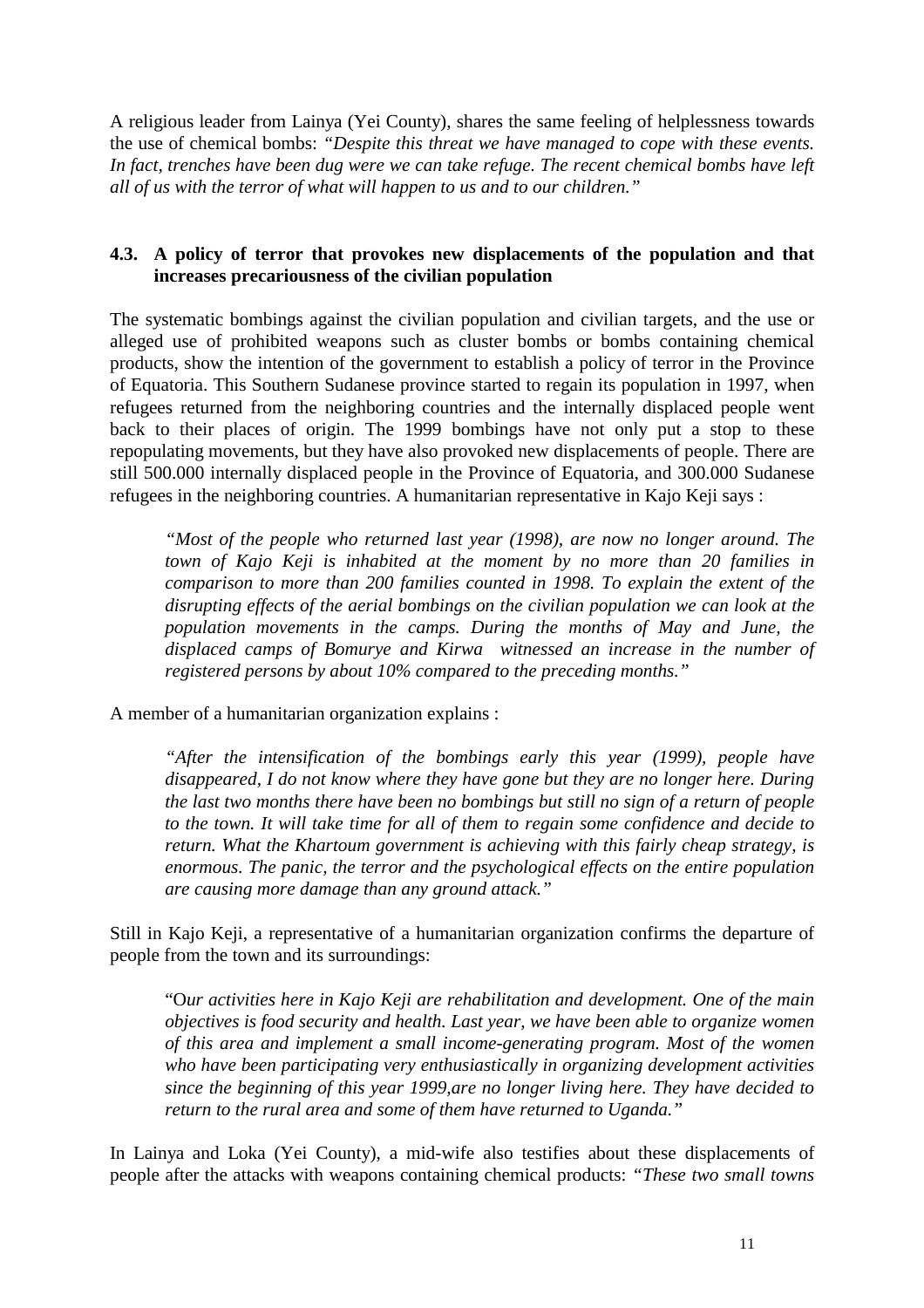*were very populated a few months ago. Now, as you can see, very few people have remained here; mainly the people who work with the organizations operating in this area.*" In addition to these displacements of people, the insecurity and the destruction of the infrastructure caused by the aerial bombardments, have put a stop to the development of Equatoria Province, and have made the population more dependent of international aid.

The agriculture has also been seriously affected. *"Our officer responsible for the agricultural program has decided to leave the program",* explains a representative of a humanitarian organization based in Kajo Keji. *"Farmers who have started producing surplus grains have abandoned this idea due to the market's inability to absorb the products."*

A farmer from Kajo Keji says*:*

*"The various farming activities are regularly affected. For example, the land clearing this year has been delayed. The land clearing is the first activity that is performed each planting season. Normally the land clearing is done by burning the grass. Because of the smoke produced by the burning grass we were scared of signaling our position to the Antonov bomber and therefore we have been able to set fire to the bush only when the weather was cloudy. The threat of bombings has therefore caused delays on clearing, planting, weeding and harvesting."*

A religious leader from Lainya explains :

*"These bombings are affecting the rural community as well as the town population. In fact, the rural population is now carrying the burden of the displaced people from the town. As a result, certain areas already have a shortage of food. Moreover, the rural population is suffering from the lack of basic services like clean drinking water, health and education. Despite this poverty, people prefer to live a miserable life than risk being killed by the fragments of the bombs or by the gas of these recent bombs."*

The current precariousness of the population gives even more cause for concern than in 1998, when estimated 250'000 people were victims of famine in Southern Sudan.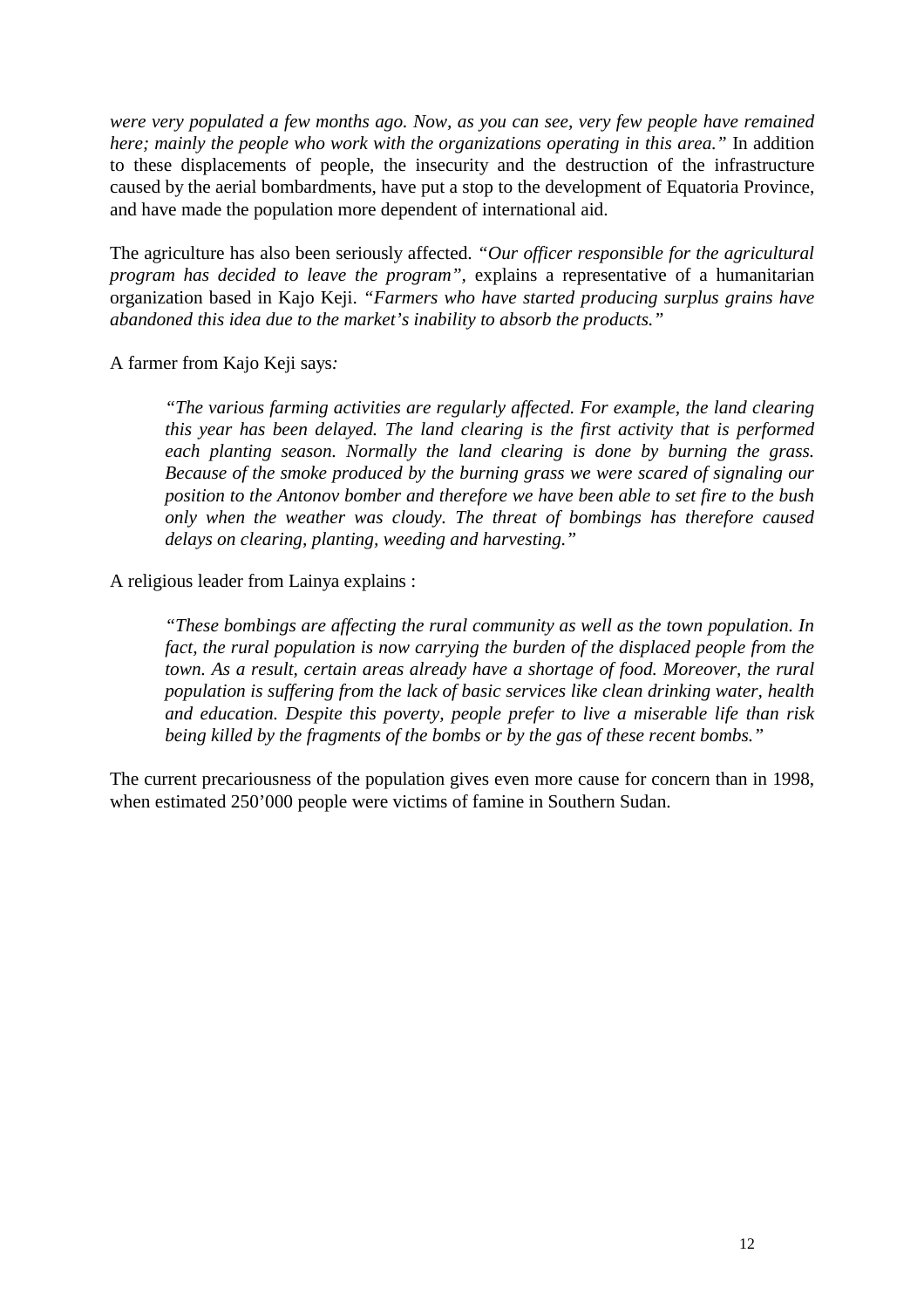# **5. Conclusion**

From the reports and testimonies that we have gathered, we conclude that the Sudan is in violation of International Humanitarian Law and the Geneva Convention. MSF abhors the constant terrorization of the civilian population of Southern Sudan and the constant destruction of civilian targets, including hospitals and schools. MSF is also horrified by the escalating use of aerial bombardment including the use or alleged use of prohibited weapons (such as cluster bombs and chemical bombs). This has resulted in the death and displacement of the civilian population of Southern Sudan, and is leading them to an uncertain and insecure future. This has also created a threatening environment of insecurity for relief efforts, which had to be brought to an abrupt halt in some cases. MSF is deeply concerned about the survival and the respect of the rights and dignity of the people of Southern Sudan, as well as the relief workers whose lives are threatened in their efforts to provide humanitarian assistance to the civilian population.

MSF believes that the information contained in this report confirms that the human rights of the civilian population in Southern Sudan are regularly and deliberately violated and this must be stopped immediately.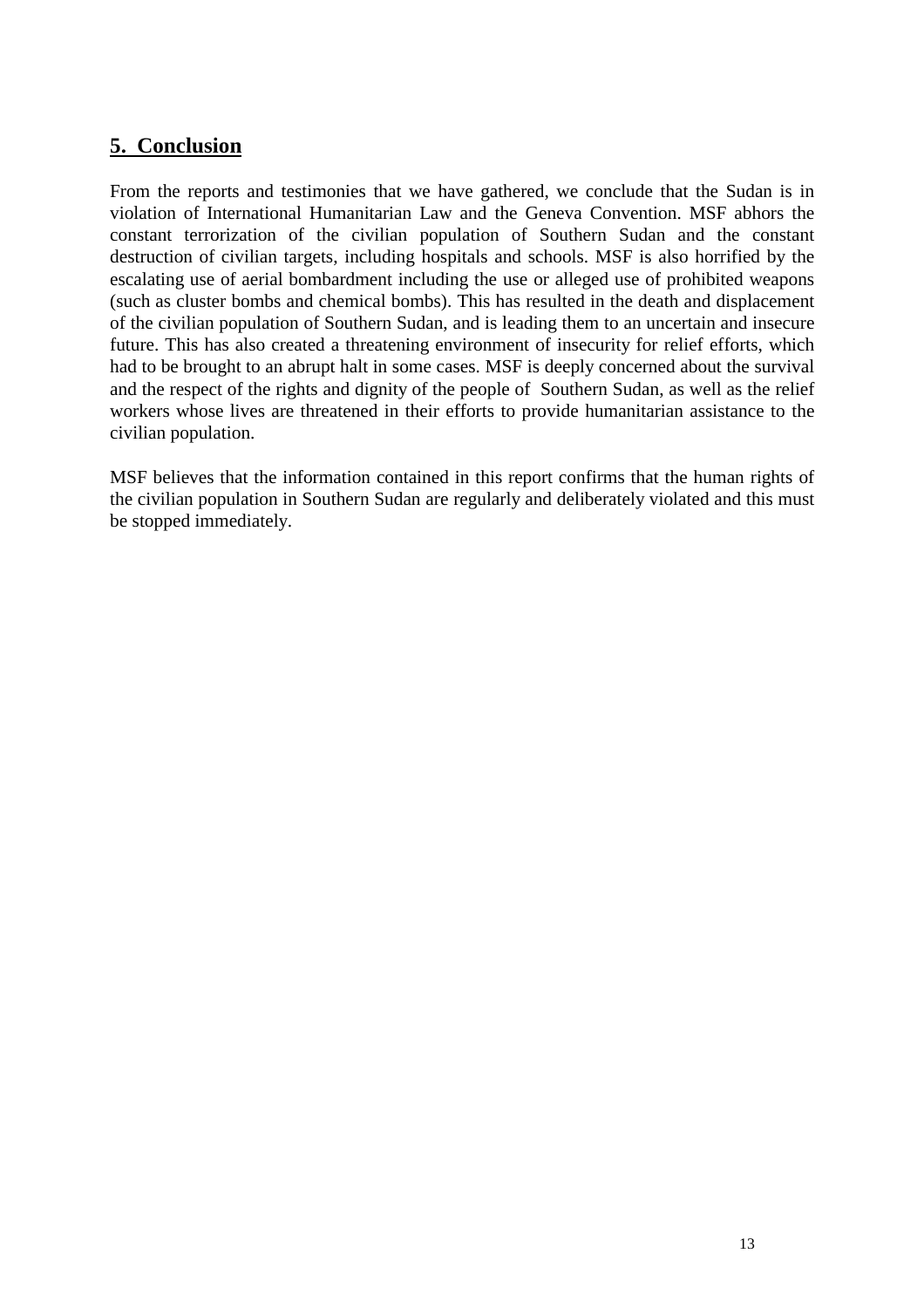# *Aerial Bombardment of Civilian Population in the Equatoria Region*

*Non exhaustive list of bombings from January 1999 to January 2000*

|                | <b>Date</b> | <b>Time</b> | Location      | No of bombs    | comments                                                                                                                      |
|----------------|-------------|-------------|---------------|----------------|-------------------------------------------------------------------------------------------------------------------------------|
|                | 09.01.99    | 11:00 AM    | <b>Narus</b>  | 20             | Two Antonov dropped bombs, 2 killed and 12 wounded                                                                            |
| $\overline{2}$ | 09.01.99    | 12:00       | Chukudum      | 5              | No casualty                                                                                                                   |
| 3              | 11.01.99    | 11:10 AM    | Labone        | $\overline{2}$ | No casualty                                                                                                                   |
|                | 13.01.99    | 1:00 PM     | Kajo Keji     | $\overline{7}$ | 4 bombs hit directly the hospital, one bomb in the bush. No casualty but extensive damages at EPI centre and surgical theatre |
| 5              | 24.01.99    | 10:30 AM    | Yei           | 10             | 3 people killed no damages to infrastructure                                                                                  |
| 6              | 25.01.99    | 12:45 PM    | Yei           | 5              | No casualty                                                                                                                   |
|                | 20.02.99    | XXXX        | <b>Ikotos</b> | 5              | No casualty                                                                                                                   |
| 8              | 23/0299     | 11:30 AM    | Yei           | 24             | 1person killed; SMC compound burned                                                                                           |
| 9              | 23.02.99    | 11:10 PM    | Maridi        | 6              | person was killed and 1 wounded                                                                                               |
| 10             | 24.02.99    | 12:50 AM    | Yei           | 12             | No casualty                                                                                                                   |
| 11             | 27.02.99    | XXXX        | Maridi        | <b>XXXX</b>    | No casualty                                                                                                                   |
| 12             | 03.03.99    | 6:35 AM     | Yei           | 24             | No casualty, serious damages to the hospital infrastructure                                                                   |
| 13             | 03.03.99    | 9:45 AM     | Maridi        | 9              | 3 people were killed and 9 injured                                                                                            |
| 14             | 16.03.99    | 11:00 AM    | Kajo Keji     | $\overline{4}$ | 3 bombs were dropped near the hospital; one person injured but no damages                                                     |
| 15             | 21.03.99    | 11:30 AM    | Kajo Keji     | $\overline{7}$ | 4 bombs were dropped in the town, 3 near the airstrip No casualty                                                             |
| 16             | 04.04.99    | XXXX        | <b>Narus</b>  | XXXX           | 2 people wounded                                                                                                              |
| 17             | 29.04.99    | 11:30 AM    | Yei           | 4              | No casualty and no damages                                                                                                    |
| 18             | 03.05.99    | 11:30 AM    | Yei           | 14             | 2 persons killed, 7 Wounded; OSIL compound destroyed. A cattle camp was hit as well and 3 cows died                           |
| 19             | 05.05.99    | 9:30 AM     | Maridi        | 6              | No casualty on human beings, seeveral domestic animals killed                                                                 |
| 20             | 08.05.99    | 4:30 PM     | Loka          |                | 4 people killed and 2 wounded                                                                                                 |
| 21             | 08.05.99    | 4:30 PM     | Lainya        | $\mathfrak{Z}$ | person wounded                                                                                                                |
| 22             | 20.05.99    | 11:30 AM    | Kajo Keji     | 10             | No casualty                                                                                                                   |
| 23             | 20.05.99    | 12:00       | Yei           | $\overline{4}$ | 4 people were killed; f5 houses destroyed                                                                                     |
| 24             | 22.05.99    | 10:30 AM    | Chukudum      | 5              | children killed and 3 woman wounded                                                                                           |
| 25             | 24.05.99    | 11:00 AM    | Kajo Keji     | 9              | 4 bombs were dropped around the hospital compound; 1 person killed, 3 wounded. Serious damages to one NGOs car                |
| 26             | 24.05.99    | 11:45 AM    | Yei           | 8              | Several houses destroyed; No casualty                                                                                         |
| 27             | 24.05.99    | 11:50 AM    | Loka          | $\overline{2}$ | No cacualties                                                                                                                 |
| 28             | 30.05.99    | 11:00 AM    | Kajo Keji     | $\overline{2}$ | No casualty, no damages                                                                                                       |
| 29             | 30.05.99    | 12:20       | Yei           | 5              | 3 people wounded; several houses destroyed                                                                                    |
| 30             | 31.05.99    | XXXX        | <b>Narus</b>  | XXXX           | No casualty                                                                                                                   |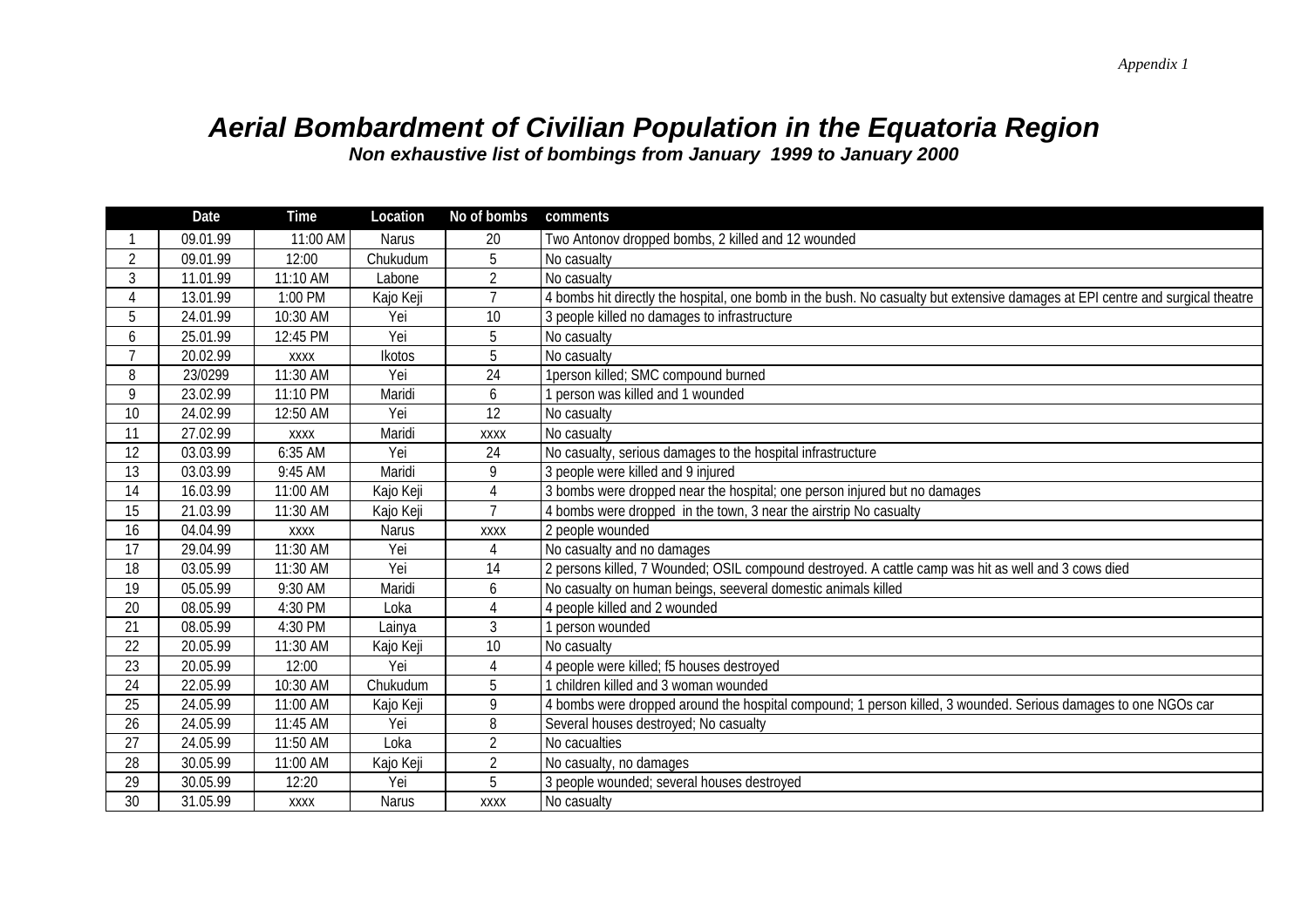| 31 | 31.05.99 | 10:10 AM    | Chukudum          | 3               | No casualty                                                                                         |
|----|----------|-------------|-------------------|-----------------|-----------------------------------------------------------------------------------------------------|
| 32 | 01.06.99 | 13:15 PM    | Chukudum          | 4               | No casualty                                                                                         |
| 33 | 01.06.99 | 13:30 PM    | <b>Narus</b>      | XXXX            | On car of a local organisation destroyed                                                            |
| 34 | 03.06.99 | XXXX        | Ikotos            | XXXX            | No casualty                                                                                         |
| 35 | 04.06.99 | 6:30 PM     | Chukudum          | 4               | No casualty                                                                                         |
| 36 | 05.06.99 | 11:00 PM    | Chukudum          | 12              | No casualty                                                                                         |
| 37 | 10.06.99 | 4:00 PM     | Chukudum          | $\overline{12}$ | No casualty                                                                                         |
| 38 | 16.06.99 | 5:30 PM     | Parajok           | XXXX            | No casualty reported                                                                                |
| 39 | 16.06.99 | 6:00 PM     | Labone            | $\overline{2}$  | 2 people wounded                                                                                    |
| 40 | 17.06.99 | 1:00 PM     | Chukudum          | 14              | No casualty                                                                                         |
| 41 | 20.06.99 | 11:00 AM    | Kajo Keji         | 8               | No casualty. 2 cluster bombs dropped in hospital compound. More then 100 mines were collected.      |
| 42 | 20.06.99 | 11:30 AM    | Yei               | 12              | No casualty                                                                                         |
| 43 | 20.06.99 | 11:40       | Maridi            | $\overline{4}$  | No casualty; The hospital construction damaged                                                      |
| 44 | 27.06.99 | XXXX        | Yei               | 12              | 2 people wounded, the UN water compound was targeetted                                              |
| 45 | 28.06.99 |             | 5:00 AM Kajo Keji | 8               | No casualty and no injuries reported                                                                |
| 46 | 05.07.99 | <b>XXXX</b> | Yei               | 4               | No casualty                                                                                         |
| 47 | 06.07.99 | 12:50 PM    | Nimule            | 5               | No casualty                                                                                         |
| 48 | 07.07.99 | XXXX        | Parajok           | 6               | No casualty                                                                                         |
| 49 | 13.07.99 | XXXX        | Ikotos            | 4               | No casualty                                                                                         |
| 50 | 13.07.99 | XXXX        | Parajok           |                 | No casualty                                                                                         |
| 51 | 18.07.99 | XXXX        | Akot              | 6               | No casualty                                                                                         |
| 52 | 19.07.99 | XXXX        | Tali post         | XXXX            | 3 people injured                                                                                    |
| 53 | 21.07.99 | 10:00 AM    | Lainya            | 10              | No casualty                                                                                         |
| 54 | 22.07.99 | 6:30 PM     | Lainya            | 6               | No casualty                                                                                         |
| 55 | 23.07.99 | 7:10 PM     | Loka              | $\overline{2}$  | No casualty                                                                                         |
| 56 | 23.07.99 | XXXX        | Lainya            | 8               | No casualty, suspected chemical bombs, people experienced nausea, irritation to nose, eyes and skin |
| 57 | 23.07.99 | 11:15 AM    | Maridi            | 9               | No casualty, most of the bombs did not exploded                                                     |
| 58 | 23.07.99 | XXXX        | Kaya              | XXXX            | No casualty                                                                                         |
| 59 | 24.07.99 | XXXX        | Morobo            | 4               | No casualty                                                                                         |
| 60 | 28.07.99 | XXXX        | Parajok           | 3               | 1 woman seriously injured                                                                           |
| 61 | 29.07.99 | XXXX        | Parajok           | XXXX            | No casualty                                                                                         |
| 62 | 04.08.99 | 11:30 PM    | Lainya            | 3               | No casualty                                                                                         |
| 63 | 06.12.99 | 9:30 AM     | Kajo Keji         | 5               | No casualty                                                                                         |
| 64 | 28.12.99 | XXXX        | Kajo Keji         | $\overline{7}$  | No casualty                                                                                         |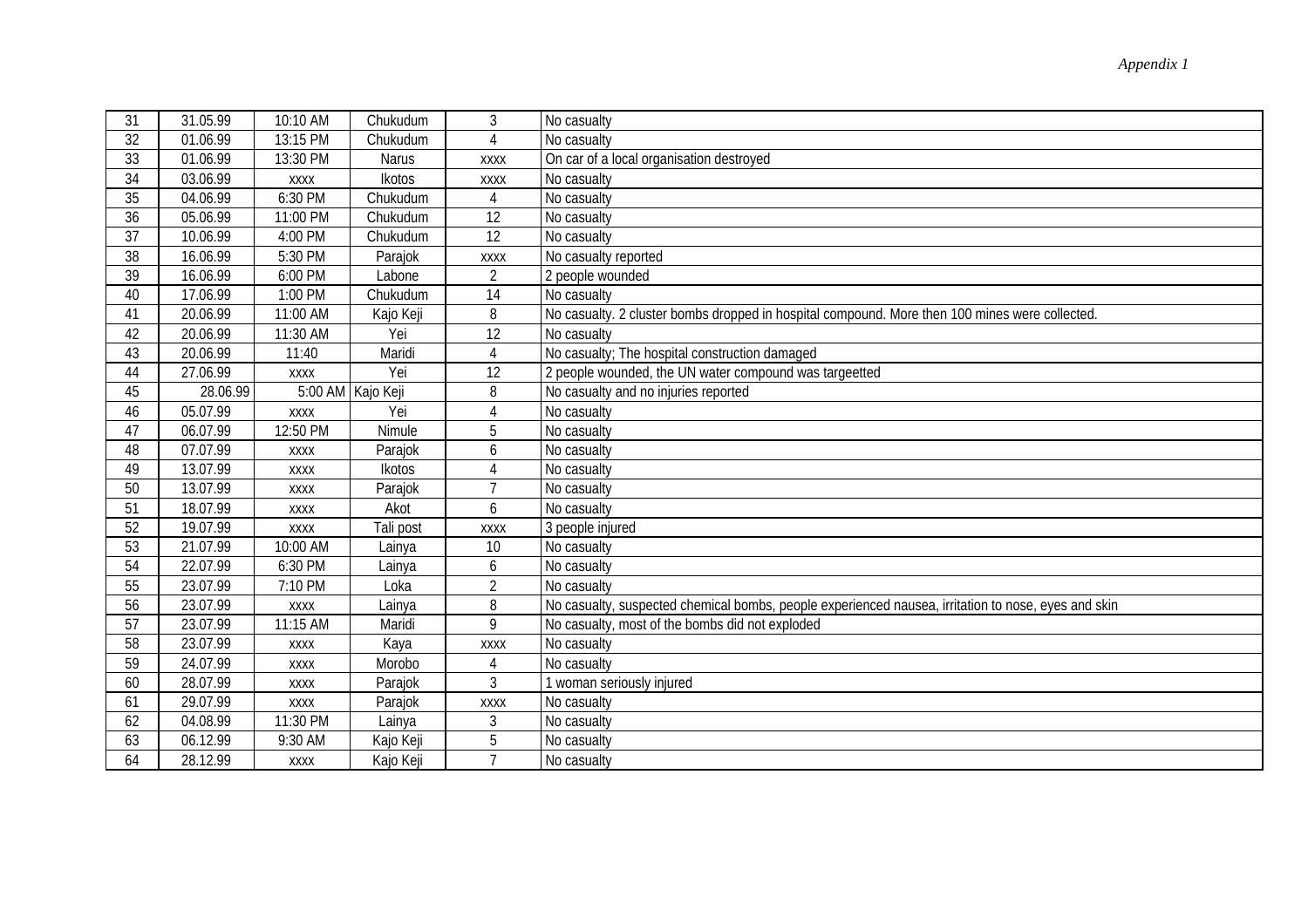

# **Communiqué de presse urgent**

# **SUD-SOUDAN**

### **MSF condamne le bombardement de l'hôpital de Kajo Keiji**

**Kajo-Keiji/Genève, le 13 janvier 1999. L'organisation internationale Médecins Sans Frontières (MSF) a condamné aujourd'hui le bombardement de l'hôpital civil de Kajo Keiji, où MSF travaille, dans la province de Western Equatoria, au Sud Soudan. A 12h30, heure locale, cinq bombes ont été lancées sur le périmètre hospitalier. Trois d'entre elles ont atteint l'hôpital détruisant les infrastructures utilisées pour les campagnes de vaccinations et endommageant sérieusement le bloc opératoire et le service des consultations. Il n'y a pas eu de victimes. L'hôpital civil était clairement visé, aucune bombe n'a été lancée ailleurs.**

Depuis septembre 1997, MSF travaille à l'hôpital de Kajo Keiji qui dessert une population de 90'000 habitants. La moitié des 60 lits est réservée pour des enfants. Dans les dernières six semaines, le Gouvernement soudanais a systématiquement bombardé plusieurs hôpitaux dans les provinces d'Eastern et Western Equatoria. Les hôpitaux civils de Yei, Nimule, Labone et Chukudum ont ainsi été pris pour cible.

*"Cette attaque constitue un acte déplorable en visant clairement des civils et des structures d'assistance médicale aux populations. MSF se demande s'il ne s'agit pas là d'une politique délibérée du Gouvernement soudanais de prendre pour cible des populations civiles et des hôpitaux"*, déclare Ettorre Larici, chef de mission MSF au Sud Soudan. *"Ce bombardement aura de lourdes conséquences sur la population. Beaucoup de réfugiés et de personnes déplacées étaient revenus à Kajo Keiji en priorité en raison de la présence de service médicaux"*.

Viser délibérément des hôpitaux civils constitue une violation des principes fondamentaux du droit humanitaire international. Le gouvernement du Soudan est tenu par ces principes de respecter la protection dont bénéficie les blessés, les malades ainsi que les unités médicales. MSF demande instamment aux parties au conflit de respecter le droit humanitaire international et de cesser de prendre pour cible des sites civils et médicaux.

MSF travaille au Soudan depuis 1985 en assistant les populations du nord et du sud du pays.

*Pour plus d'informations, vous pouvez contacter Thierry Durand, directeur des opérations MSF, et Marc Joly, à Médecins Sans Frontières, Genève, au tél. 022/849.84.37, ainsi que Ettorre Larici, Chef de Mission Sud Soudan au 00254/2/ 571701*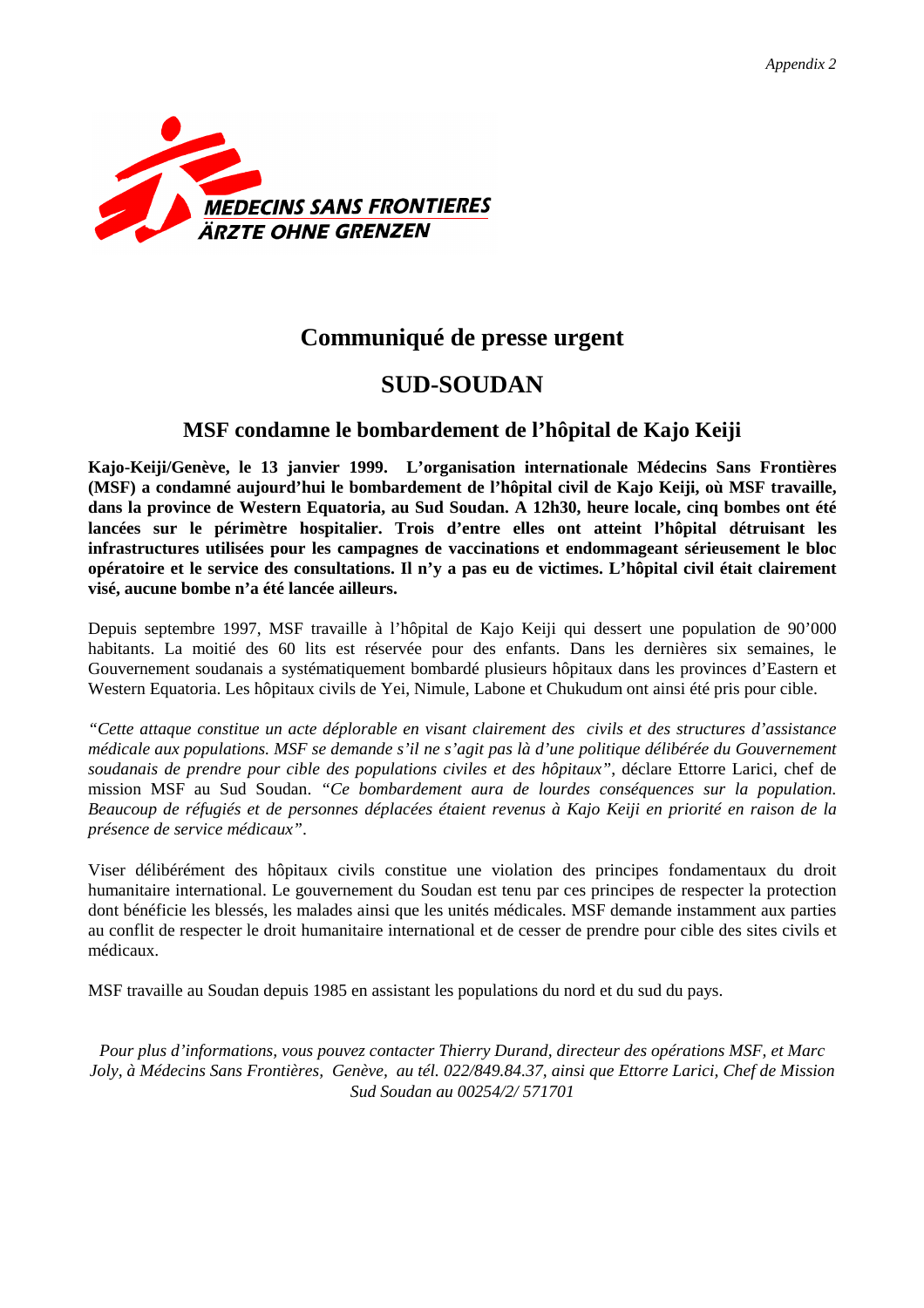Appendix 3



# ORGANISATION FOR THE PROHIBITION OF CHEMICAL WEAPONS

Office of the Director-General

ODG/27660/99

16 December 1999

Dear Mr. Ochinski

I wish to refer your letter dated 30 November 1999 relating to the alleged use of chemical weapons by the Government of Sudan in July 1999 during the air bombardments of the towns of Lainya and Loka in Southern Sudan. The Organisation for the Prohibition of Chemical Weapons is aware of the allegations which were made through various press reports following the incident.

Sudan is a State Party to the Chemical Weapons Convention, and has, since 23 June 1999, been obliged, inter alia, not to threaten to use or actually to use chemical weapons. The OPCW has engaged in consultations on this issue with the representatives of Sudan, and has offered its services to help in clarifying the situation. The Sudanese authorities have informed us that Sudan did not violate its obligations under the Chemical Weapons Convention, and have indeed issued statements to this effect.

Although the OPCW is empowered, under the terms of the Chemical Weapons Convention, to carry out an "investigation of alleged use" on the territory of a State Party, such a request needs to be made by another State Party, in accordance with the procedures set forth in Article X, paragraphs 8, 9, 10 and 11 of the Convention. To date, the OPCW has not received any such request.

The OPCW has not, in any way, been involved in the initiatives undertaken by the two organisations mentioned in your letter. Under the circumstances, it would be appropriate for your organisation to communicate directly with the United Nations with regard to your request.

Yours sincerely,

José M. Bustani Director-General

Dr James Orbinski President Médecins Sans Frontières International Council B-1040 Brussels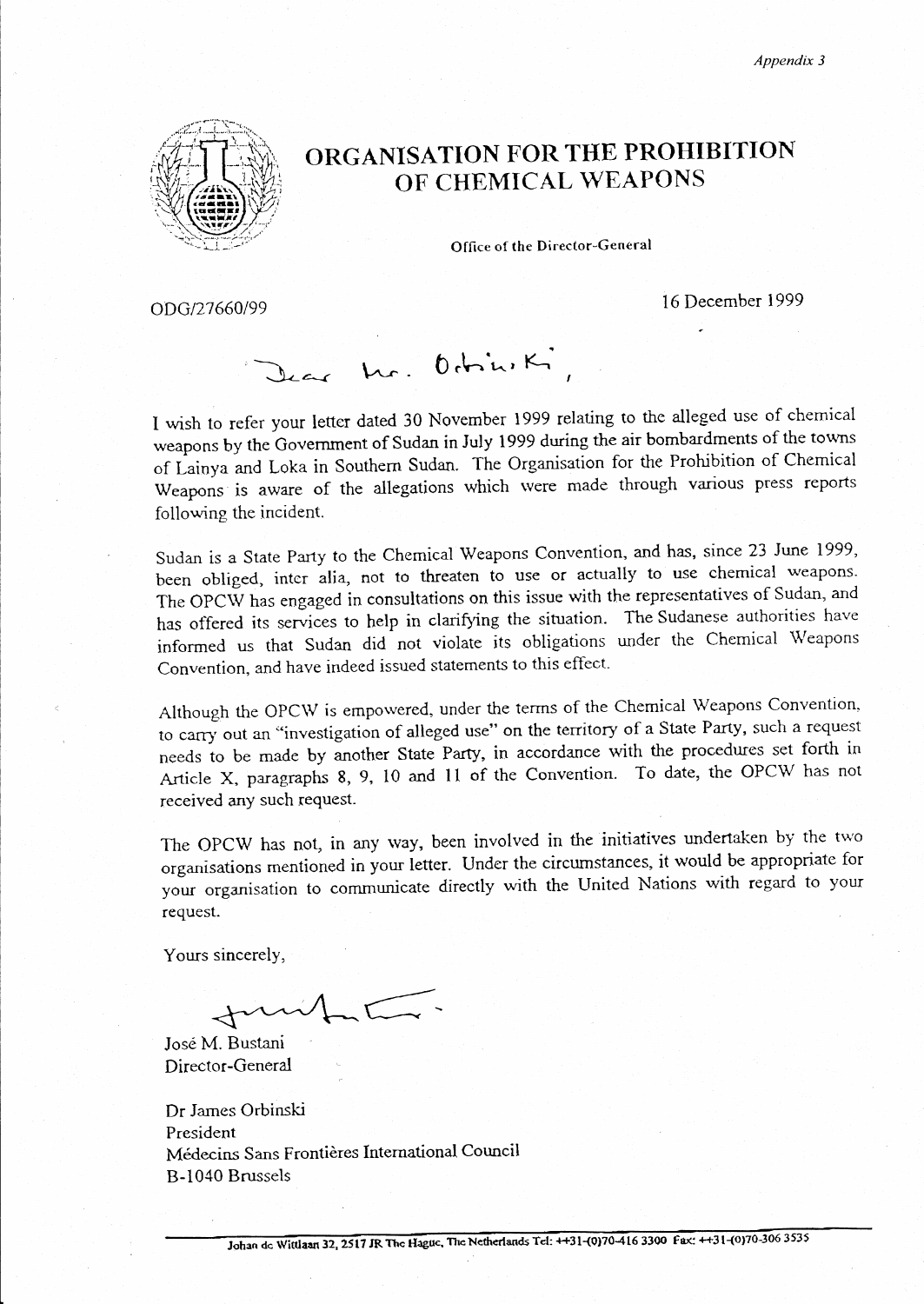### *Complete testimonies*<sup>9</sup> *of the victims of the aerial bombings*

#### **A MSF staff member working in the Kajo Keji hospital relates:**

On my arrival in Kajo Keji (February 1999), I was welcomed by the Antonov, which occasionally bombs this area. The plane was flying over the hospital and all the patients ran for shelter in the compound. At the end of February the plane dropped five bombs in town and two near the hospital, injuring one girl who suffered deep cut wounds on her right heel. The frequent visits of this plane continued on an almost weekly basis, dropping bombs at least once a week and causing several casualties. The most serious bombing, which shocked me, occurred around June 1999 and killed one person in town. It blew off the victim's brain, which caused instantaneous death. The vehicle of a humanitarian organization was severely damaged. Windshield broken, and holes everywhere. One of our national staff member almost lost his life as the bomb landed at about five meters from where he took refuge near a heap of sweet potatoes.

These acts of human violations have been going on in this place since I came here in February, and poor mothers and children have suffered quite a lot because of these bombings. Patients, who are admitted in the hospital units, just operated or under treatment have to find ways of saving their lives when this plane flies over. The most fortunate thing about this plane is that you can hear its sound from a very long distance and you have time for preparation and to seek shelter.

In July 1999, on a Sunday afternoon, several cluster bombs were shelled in the MSF compound and on the children's play ground. Fortunately, these cluster bombs never exploded. Some experts from an international organization came later on to collect and destroyed them. Thank God these ones have not caused any harm to the population so far. Most of the time, the bombs were of a fragmented type, which is more dangerous as the fragments can fly about 2 kilometers away and cause serious injuries if they hit you. The act of bombing innocent people, who are helpless and defenseless, normally causes a lot of stress. Moreover, knowing that the target is the hospital and the building which harbors sick people who are unable to run for shelter, makes this bombing an act of terrorism. The lives of the people who have settled near the hospital are constantly under threat. Planes are, even now, coming every week, flying over in the sky but without dropping any bombs. When you hear the noise of this plane, almost everything comes to stand still and you are not able to concentrate. After a plane passage, you are stressed for almost the whole day. The visits of the Antonov definitely makes our lives very difficult here in terms of concentration, planning and implementation of the program.

l

 $9^9$  Except from MSF, names of people and organizations have been withdrawn.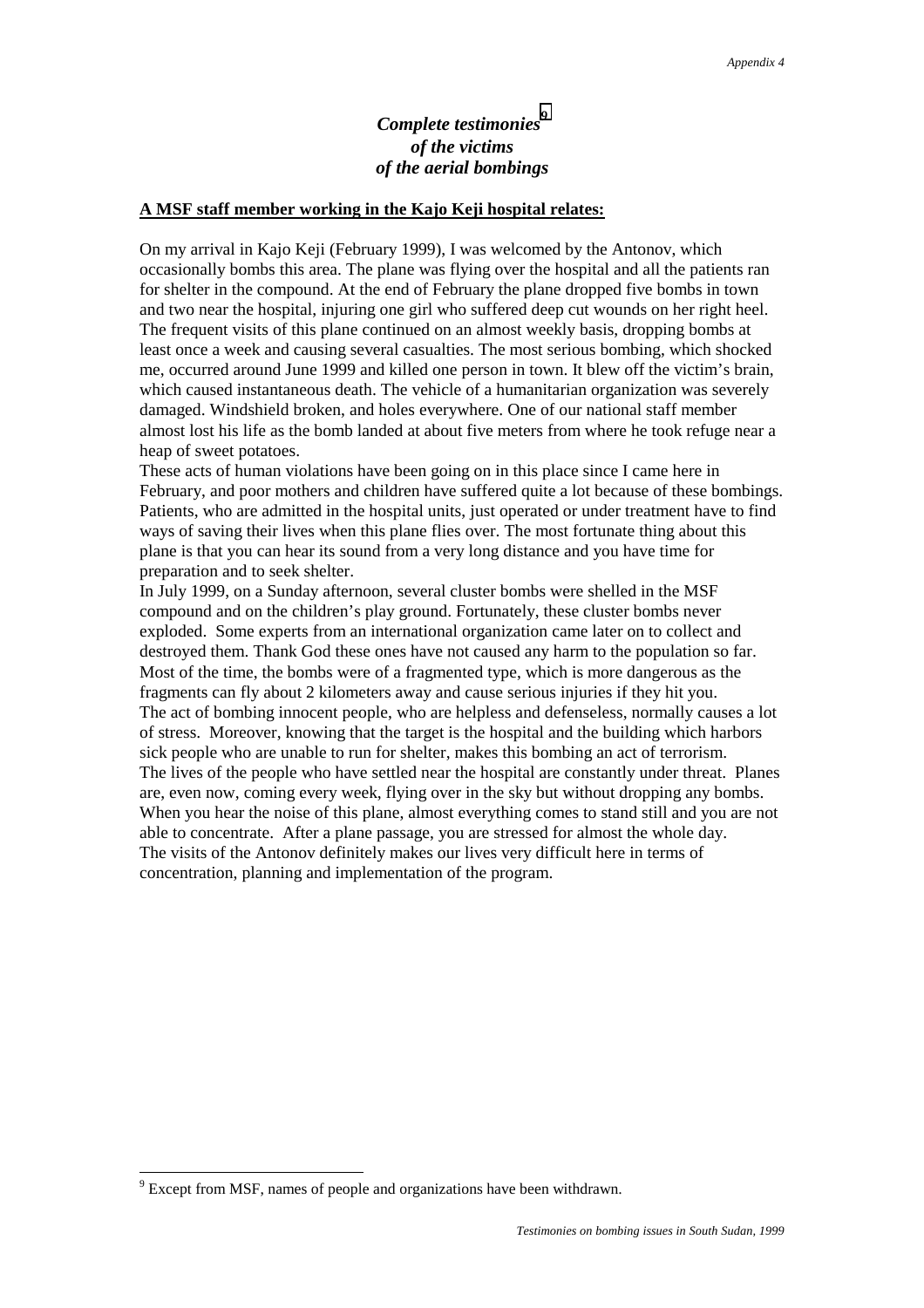#### **Another MSF local staff member working in the Kajo Keji hospital relates:**

I was in the refugee camp in Adjumani. Last year, in 1998, at around April, I decided to come back to Kajo Keji. The reason for coming back was because I decided to come and serve my people. I was told that MSF had rehabilitated the hospital and being a nurse, I decided to come and offer my services to the people. Another reason for my decision to return to Sudan was that in the settlement camp where I was, The LRA rebels were scaring us. I remember that when I came, other people had decided to return to Sudan. When I came, I was fully aware of the aerial bombings, but nevertheless I decided to leave Uganda because of the atrocities committed against the population by the rebels of the Lord Resistant Army. I feel that the bombings are inhuman; the bombings are concentrated on the people and much less on the front line. At the moment I live here alone, my children are back in Uganda because of security reasons and better education. The threat of the aerial bombings is disrupting the entire life of the people. Trade is affected, production is affected and schools are affected. At the moment, essential commodities like soap and salt are no longer available in the local market. Last year, following the request of the community, we were able to start a nursery school in Kajo Keji town, where several children attended classes. With the community contribution we have been able to support the teacher and things were going fine. Unfortunately, this year, after one bomb was dropped very close to the school, we have been forced to stop classes. People are scared, and many have abandoned the town for the rural area; others have returned to Uganda as refugees. Most of the people do not turn up for medical services, or they arrive very late in the hospital when the sickness is already badly advanced. I have noticed a significant drop in the attendance at OPD level as well as in the IPD department, during the months of March and April. There is one incident that I remember; it was in April, at around 10 AM. I was attending a child patient who was under transfusion. I heard the sound of the plane but I could not leave the children alone and I just hoped for the best. The plane came and dropped a bomb that fell in the hospital compound. I was terribly scared but fortunately I survived. As a reaction, the mother of the child patient decided to run away with the certitude that the child will die because of the severe sickness.

I am a woman and a nurse. I am a prominent member of the women's group. Last year, we have started several small income-generating projects. These projects were doing well, but because of the constant threat of bombings, all these projects are at a stand-still at the moment. It is difficult to convince the women to dedicate time and energy to some activities that can be destroyed at any time.

What is the outside world thinking about this situation?!

Here we are so isolated and without the possibility to speak about our concerns. Our cry is for the international community to stop this indiscriminate bombing. I am sure that the government knows very well where the SPLA are located. The front line is 40 kilometers away from this town. If they want to fight a war, why don't they bombard the SPLA positions? The Khartoum government pretends to be our leader, but what kind of a leader is that, being only interested in destruction? My impression is that the Khartoum government is only interested in keeping the people of the South totally underdeveloped. In any case, I am sure that any set-back in the liberated areas also has a negative effect on the North. The GOS go extending their destruction even in the neighboring country like in the Adjumani camp in Uganda.

We have no power to go and negotiate with the government; but we hope that through friends and sympathizers, we will be able to get our cry out into the world.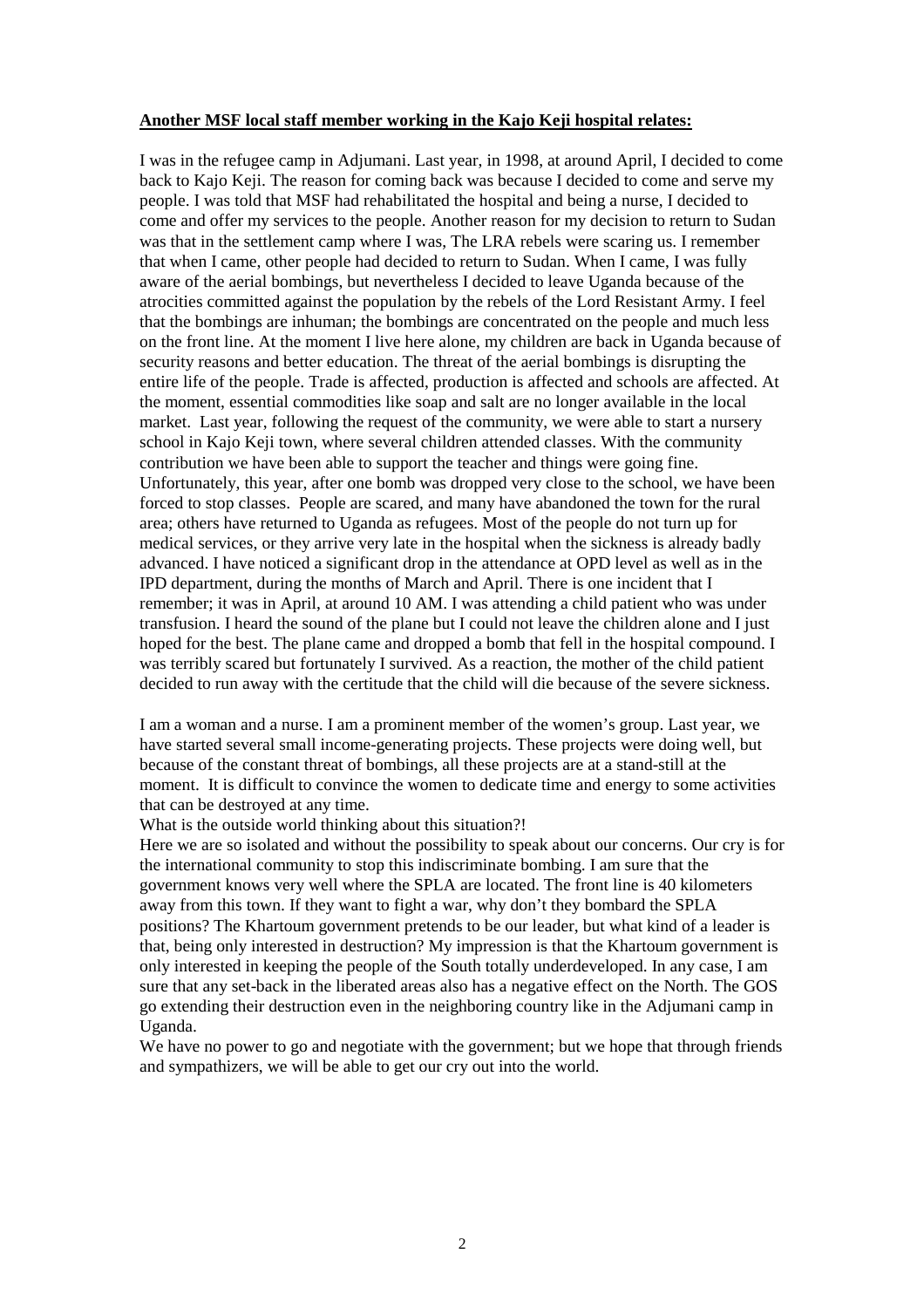#### **The voices of five children, aged between 11 and 13 years, from Kajo Keji:**

We are all living here with our parents, brothers and sisters. Some of the parents are working in the hospital and others are farmers. Most of the families, with only one exception, are reunited and live in Mundari in the vicinity of the hospital. They all came to Kajo Keji during the end of 1997 and early 1998. Before, they were either in the displaced camps or in the refuge camps. All of the children are attending classes at the Daniel Comboni primary school, which is located several miles outside the Kajo Keji town. Four of the children started school in 1998 and one in 1999. There are five primary schools in the Kajo Keji County but no secondary schools. The primary school that was located in the town of Mere has been closed down since the beginning of the year. It has been closed after the aerial bombing. At their school there are 460 children attending daily; all the 7 levels are attended.

When the military plane comes, all classes stop and we run out of the classroom and take refuge in the trenches dug behind the school. Up to now no bombs have been dropped around the school. The school in town was closed because the teachers, the children and the parents were too scared about the continuous passing of the Antonov.

When the Antonov comes, we are very scared and when we are in the trench; we are very silent and lie down. We wonder when the plane will leave and we'll be able to return to the classroom. After the plane has gone, we return to class but we feel very much disturbed and unable to follow the lessons. At the same time the teacher is also scared and unable to teach properly. When we are in the trench, we are scared for ourselves, but also for our parents who are working and could be hurt or killed by a bomb. The people in the Khartoum government are bombarding the area because they want to take our land. They have seen that the land is very productive and rich with various minerals and therefore they want the land so the benefits go to them. They want the land and they would like that the people here, we, become their workers and their slaves. Kids were then asked, "what can be done"?

- We think that we have to collect money to buy weapons and guns to shoot down the plane;
- We have to join hands in order to chase the Arabs;
- We need to have assistance from the outside world in order to stop this war;
- We need to sit down and discuss in order to find a solution to this war:
- We need to find an agreement with the Arabs;
- We suggest that the country should be divided and the North looks after itself, the same for the South.

#### **A representative of a humanitarian organization, operating in Kajo Keji County**

Our organization is implementing a program of economic rehabilitation in the Kajo Keji County. This program attracted many people from the refugee and displaced camps. The first step of our program was "trade rehabilitation". At the same time, the program established some resource centers for activities such as brick making, carpentry and black smiting. These were located in the rural area. At present, these programs are at a stand-still. After the intensification of the bombings early this year, by April/May, we estimated that about 70% of the shops, which were well established, have been closed. People have disappeared, I do not know where they have gone but they are no longer here. Similarly for the resource centers, production has stopped because there is no more market for the items produced. Our projects are badly affected by the threat of the Antonov because people are scared and do not want to invest money in such conditions. At the same time we have decided to move our compound from the town of Mere to a better and safer location. This is really frustrating. The old spirit is no longer there; the excitement of the beginning is gone. The people themselves as well as the local authorities experience this sentiment. From my own point of view, I have to say that I am very disappointed because the interest and excitement has dropped dramatically. From June up to now, I have not seen any possibility of a return to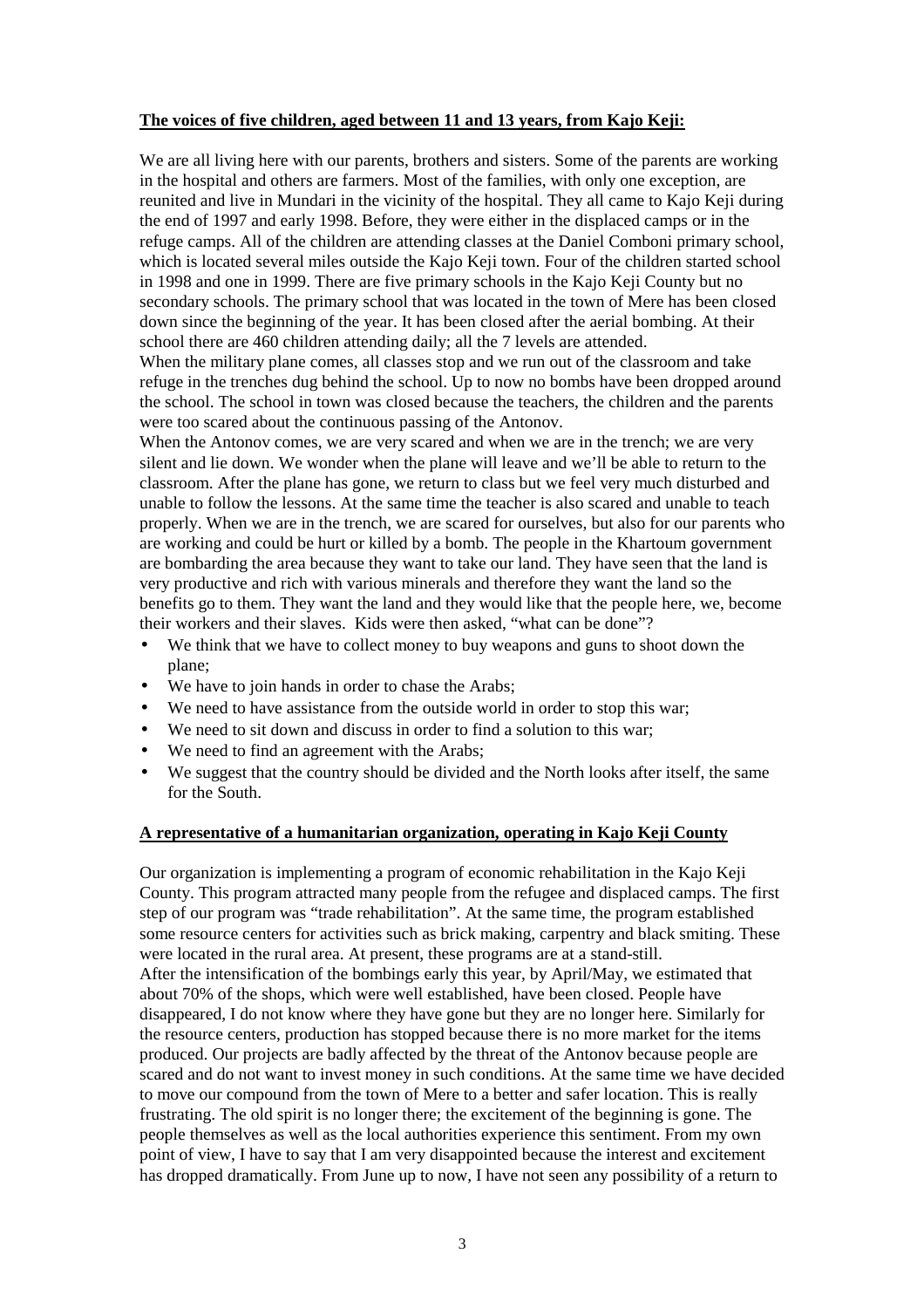a normal situation. During the last two months there have been no bombings but there is still no sign of a return of people to the town. It will take time for all of them to regain some confidence and decide to return. What the Khartoum government is achieving with this fairly cheap strategy, is enormous. The panic, the terror and the psychological effects on the entire population are causing more damage than any ground attack. These adverse effects of the aerial bombing are not only affecting the people living in the town. The rural population is also traumatized. Our officer responsible for the agricultural program has decided to leave the program. Farmers who have started producing surplus grains have abandoned this idea due to the market's inability to absorb the products. In addition to the general economic and social set-back, the bombs sometimes cause destruction and death.

At around March/April this year, I was in Nimule for a program review and I witnessed, astonished and powerless, the death of two young girls, who were daughters of a friend of mine. Their death occurred after the explosion of a cluster bomb. During an aerial bombing last year, a cluster bomb was dropped on the town of Nimule. Several small bombs, which became a sort of antipersonnel mine, were found and disposed of. Unfortunately, one of these bombs remained hidden under the grass and exploded when fire was set for clearing the land. The two young girls were playing in the vicinity of the fire when the bomb blasted and killed both of them instantaneously.

#### **A senior member of the civil administration of Kajo Keji says:**

The aerial bombing started in 1991; at that time the Mig warplanes were used to bomb this area. Later on, in 1995, the Khartoum government began to use the Antonov planes to bomb the South of the country. This plane flies at a very high altitude and therefore it cannot be disturbed by the machine guns, which are at the disposal of the SPLA. The aerial bombings have not only affected the infrastructure, but also the economy of this place. Since the beginning of this year, we have been witnessing an intensification of the aerial bombings. This in terms of quantities of bombs dropped, but also in terms of the quality of the bombs. In fact the type of bombs that were thrown on us went from conventional ones to the cluster bombs, and now to chemical/bacteriological bombs. Particularly the last ones are threatening our lives constantly. The people have grown quite accustomed to the usual bombs in the past few months. The people have found a mechanism of survival, digging fox holes and bunkers near their houses and their places of work. The holes and the bunkers were protecting them. Now, the issue of this chemical bomb has frightened everybody in a very powerless way: what can we do against gas?

As now we are all traumatized, we do not know if the plane is coming, or when and how. At each sound of a plane, we start thinking of which type of plane it is and if it is going to drop bombs. Most of the people who have returned last year, are now no longer around. The town of Mere is inhabited at the moment by no more than 20 families in comparison to more than 200 families counted last year. I was living here with my family, but now my wife and children's are back in Uganda.

This war is taxing us very badly, us and our future generations. We have been born in war, we have grown up in war and we will probably die in war. In this area there are no military targets at all. Military barracks or camps do not exist; the only military presence is at the front line. Only civilians are living in the towns and the rural area of the South and the Khartoum government knows this very well. The point is, that the intention of the military plane is not to achieve any military gain as such. The main objective is to terrorize and frighten the civil population. The aim is to prevent all sort of development. Today we organized a road maintenance day; as you can see hundreds of volunteers have turned up to work on the road. This has only been possible because the Antonov, which flies over regularly, has not dropped any bombs over the last two months. This social rehabilitation work that you see today, you would not have seen in June or July.

To explain the extent of the disrupting effects of the aerial bombings on the civilian population, we can look at the population movements in the camps. During the months of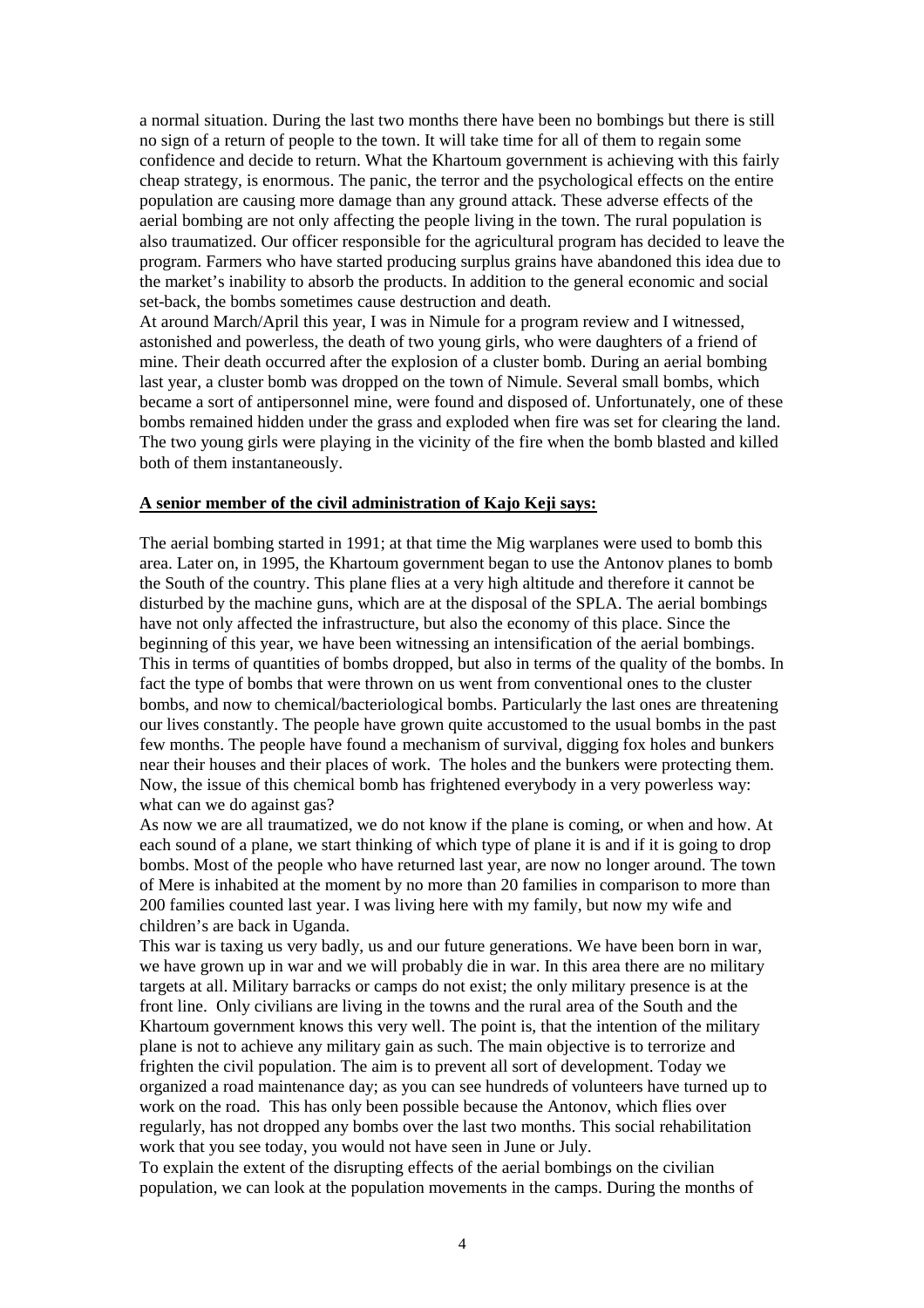May and June, the displaced camps of Bomurye and Kirwa witnessed an increase in the number of registered persons by about 10% compared to the preceding months.

#### **An operating room attendant at the Kajo Keji hospital recalls:**

I was in the operating room with the surgeon, attending a patient who had a shoulder injury. The patient was under anesthesia. The Antonov came, we heard the sound and we did not know what to do. We finally decided to remain and we just lied down on the floor. The plane flew over and a bomb was dropped and fell just behind the operating room. All the glasses of the windows got broken and fell inside the operating room, fortunately without injuring the patient or us. We then got up, took the patient to the unit and we went into a bunker because the plane was still rotating over our heads.

I would like to tell another episode in which I was involved and miraculously survived. It was in June, at the beginning of the month at around 10 or 11 AM. I was on duty in the hospital. The plane came and dropped bombs in town. I suddenly decided to leave the hospital and run home. As soon I reached my home, the plane was over the hospital area (I live near the hospital) and ready to drop the deadly bombs. I just had time to take my wife and children to a hole. I lied down on the ground behind a heap of sweet potatoes. The bomb just hit the ground at about two meters from were I was. The blast was so powerful that I was fully covered with soil. Of course, the sound of the explosion was so loud that I was unable to hear for more then a week. Even now I feel that I have not yet fully recovered from this experience. Sometimes I suffer from headache up to the point that I am unable to attend my usual duties. After that bombing, my family and my neighbors were reasoning in a very strange way. I have tried to calm them down, but the decision to leave Kajo Keji had already been taken. Today, after several weeks of relative peace, they have returned to stay with me here and we hope to remain together.

#### **The voice of the field coordinator for a local women's group in Kajo Keji:**

Our activities here in Kajo Keji are rehabilitation and development. One of the main objectives is food security and health; during last year, we have been able to organize women of this area and implement a small income-generating program. Most of the women who have been participating very enthusiastically in organizing development activities since the beginning of this year 1999, are no longer living here. They have decided to return to the rural area and some of them have returned to Uganda. The usual time of the Antonov passage is around 10 or 11 AM. Sometimes the plane also comes in the early afternoon. Under such a threat you understand that it is difficult to work or concentrate on any type of activity. The hospital, together with the school, churches and market places are clearly the target of these indiscriminate bombings. It is very sad to see patients, sometimes just out of surgery on the run with their IV in their hands, looking for shelter. Such things should not happen. If the Khartoum government wants to fight, then they have to fight with the soldiers and not with the unprotected people. The strategy of the government is one of total destruction. If the government wants to fight, why do they not go on the ground. If the SPLA is defeated on the ground then they will take over from them and rule. Why the aerial bombing which does not have any military implications?

#### **One farmer in Kajo Keji says:**

Although life in the rural area is safer than in the towns, where the concentration of population is high, the adverse effect of the aerial bombing is felt also here. For instance, the various farming activities are regularly affected. For example, the land clearing this year has been delayed. The land clearing is the first activity that is performed each planting season. Normally the land clearing is done by burning the grass. Because of the smoke produced by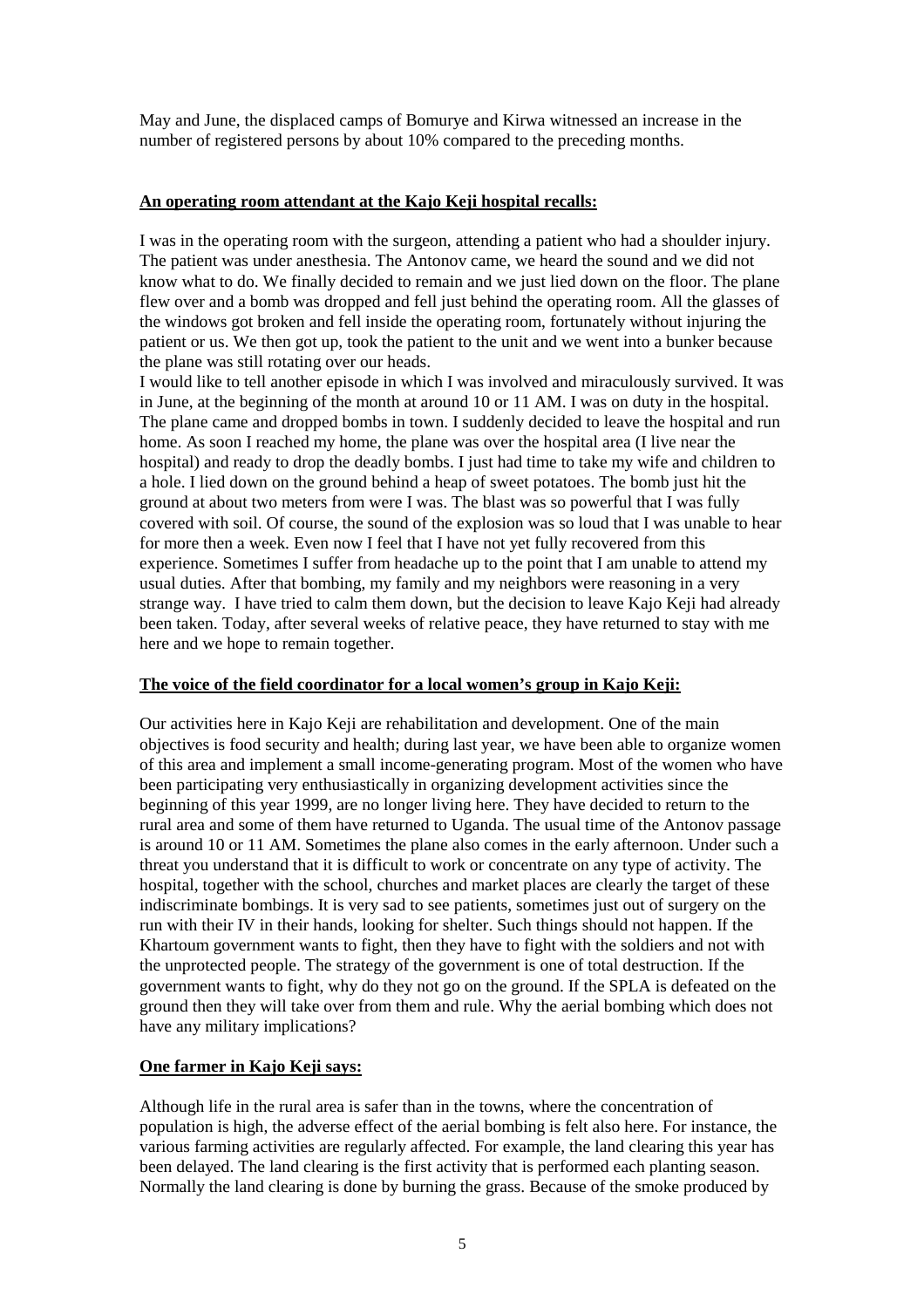the burning grass we were scared of signaling our position to the Antonov bomber and therefore we have been able to set fire to the bush only when the weather was cloudy. The threat of the bombing has therefore caused delays on clearing, planting, weeding and harvesting. This is an evidence of the adverse but indirect effects of the destruction of the bombs.

#### **Testimony of an anonymous civilian (reported by the author of this report):**

He told me that he has just returned from Yei and Dungu (New Republic of Congo). He is distressed at the seeming silence around the chemical issue at Lainya, as are so many others. While he was in the Congo to meet his father-in-law, he found the refugees in an unhealthy and unhappy state. They were fairly unanimous in their decision not to return to their homes in The Sudan because of the Antonov, and after hearing of the Lainya incident, they were convinced that they had made the correct decision.

#### **The administrator of Yei hospital recalls:**

Since the capture of Yei in 1997, the Antonov is the real danger for the people of the town. Hospital, schools, churches, and returnee's places are the usual targets. During the last year the bombings have intensified because the GOS heard that the population was increasing significantly. The damages caused by the bombings are inestimable. In 1998 one bomb hit the bunker in which hospital patients, workers and attendants took refuge. 7 people were killed on the spot, 48 were injured severely. Some of these injured were taken to the ICRC hospital in Lopiding. In 1999, the Antonov killed many people in Yei town and in other small villages in the County. At the same time it caused severe damages to the hospital and to the properties of the civilian population. We are at the moment living in a quite satisfactory way because the military plane has not dropped any bombs in the past two months. Although the Antonov flies quite regularly over our area, no physical damage has been caused. This year, because of the constant threat of the bombings, we have decided to move part of the hospital to the rural area outside the town.

#### **A clinical officer of the Yei civilian hospital says:**

Before coming here, I was living in Nairobi and I could live without looking up to the sky; but now, this Antonov leaves a scare in you and you become very sensitive. I think that the sound, the fear and the anxiety leaves a scare in your mind. This is coupled with instability because you cannot set up in a place. The bombing has cumulated effects. The Sudanese people have been so traumatized that sometimes it is difficult to understand their behavior. I have noticed that during the period of heavy bombings people are terrorized. They may be coming to the hospital for treatment, but they do not have time to listen to the health practitioners. They want some medications and they run away. Another strange behavior is that during bombings, some people start looting. This is something really unexpected. One day, I was doing an examination with my equipment on the table. The plane came and I rushed to the bunker. When I came back my equipment was gone. To my knowledge this is again one of the adverse effect of the war and in particular of the terror of the aerial bombing. These are not the Sudanese people whom I have known in the past.

#### **A NGO Field manager for Yei program says:**

I am a Kenya national and I have been working and living in this area for two-and-a-half years now. My major concern is about the military Antonov plane. The psychological effects and the terror of the aerial bombings are touching everybody. Even me, despite the long experience of living under such stress, I am disturbed. Normally I am the one who alerts all the rest of the staff to take refuge in the bunker when I hear the sound of the plane. One time I removed 7 cluster bombs from this compound. Nevertheless I was amazed and surprised when I realized how my mind was affected by this stress. I was in Kenya during my holidays. I live near the Wilson airport with my family. One night I was awakened by the sound of a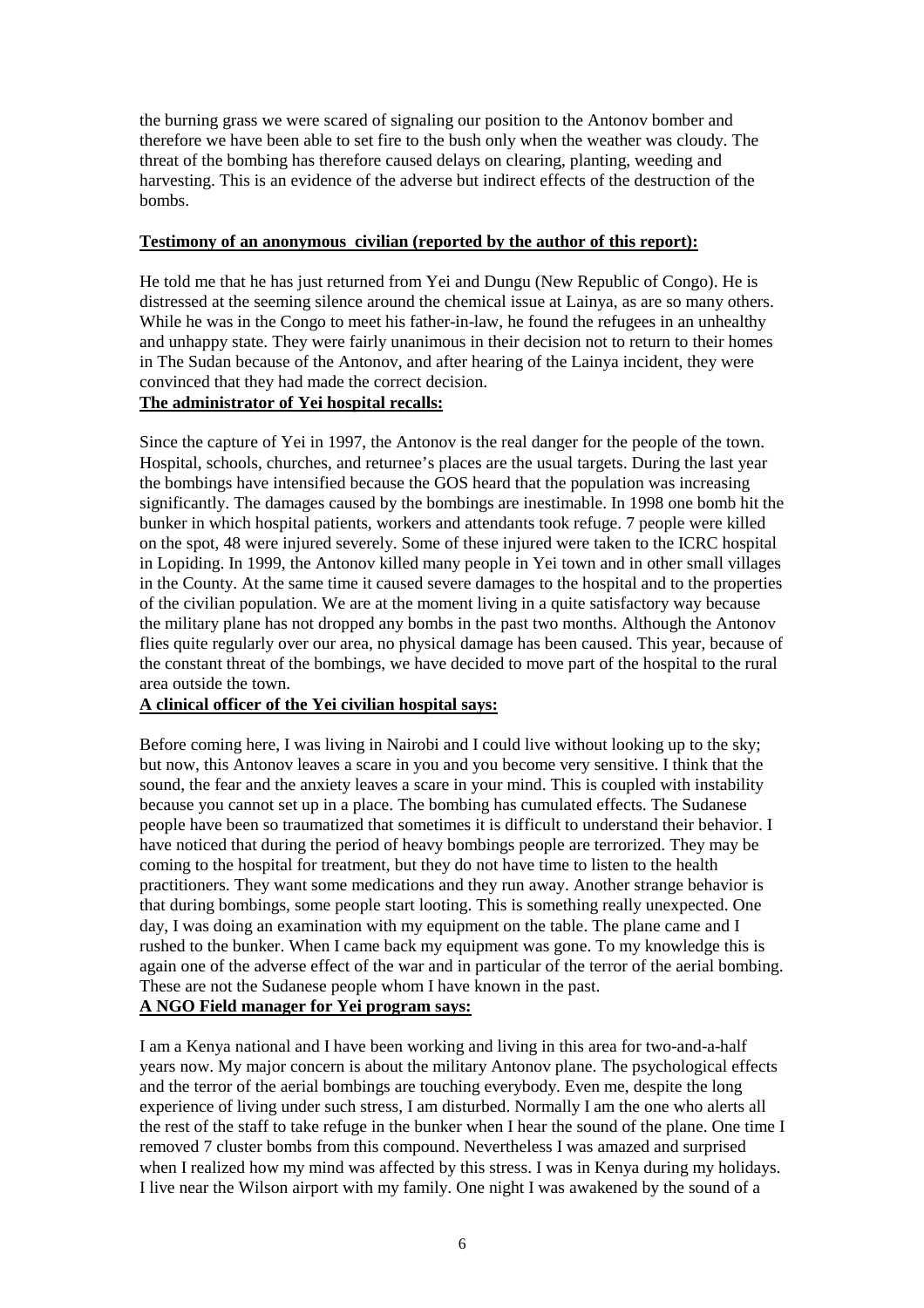commercial plane and jumped out of the bed calling everybody to run into the bunker. Already, the sound of the plane makes everybody very anxious. We have developed a sense that even when we are busy doing something or talking, we can hear the sound from very far away. The aerial bombings are definitely disrupting the entire life of the people. Sick people are scared to attend the hospital, farmers are no longer coming to town to sell their products, traders have stopped supplying goods, and shops are closing down. Life is so threatening that displaced people who live in the Juba County do not turn up for their food ration.

#### **Testimony of the Yei field officer of a humanitarian organization:**

I have been in Yei since 1997, just after the liberation of the town. During that year there were no bombings in the center of the town. In early 1998 however, the town and the suburbs witnessed a heavy and nasty bombing. This year, 1999, there has been an intensification of the quality of the aerial bombings. On the 23rd of July, Loka and Lainya, two locations on the Juba road were bombarded. There is a very serious suspicion that the bombs dropped were chemical bombs. The people from the area will be in a better position to explain the effects of such gasses. Nevertheless, it is worth mentioning some facts, and the attitude of the UN and other agencies of the OLS consortium. Our impression here in the field is that nobody really cares about the people of South Sudan. Some people (Experts? Investigators?) were sent for an assessment but they never reached the area because they did not have masks. We have been the first to reach the area and what we found was very sad. One person got sick and died, one nurse was admitted in the hospital with symptom of poisoning. Till today, the situation is bad, nobody really bothers to tell us, to tell the population, what is happening. For example, soon after this incident the UN/OLS decided to put the area under security level 4 and instructed all UN personnel not to go or transit around the zone. Actually, the instructions were so restrictive that for one entire month all relief and rehabilitation activities were halted. In fact the UN security informed us that the road from Kaja to Yei was closed (to UN personnel and NGOs working under the umbrella of OLS), and nobody was supposed to leave Yei to go to Lainya. Our organization being a member of the OLS consortium has made us stay in our compound for more than a month. Suddenly on the  $3<sup>rd</sup>$  of September, a delegation from Lokichoggio came and visited Lainya and Kaja and declared the area safe and therefore activities could start again. The way in which this happened is at least amazing. Today we are still asking ourselves what is going on; really nobody has bothered to give us some reassurance or explanation of the real nature of these gas bombs.

#### **A midwife working in the Loka/Lainya dispensary remembers:**

I was here when the chemical bomb was dropped. It was a strange bomb, very different from the one we have been used to receive on our land. One of them just fell near a tukul, and developed a dense smoke, but the construction remained intact. It was clear that the bomb was different and may be in plastic case. After this explosion, people started developing a strange sickness, which were unusual to the normal bombs. Coughing, burning eyes, difficulties to breath, miscarriages, and death. I was admitted to the hospital for almost a month with severe coughing and vomiting blood. It was the rainy season. Just after the bombing the rain came, it filled the hole produced by the impact and suddenly the color of the water turned reddish. The goats and other domestic animals including some birds which drunk that water died, on the spot. Some people from different organizations came here a few days after this incident, and collected soil samples, water samples, blood from sick patients, sputum and other samples to be analyzed somewhere. It is unfortunate that till today we have not received any information from these people. It is clear that for us here on the ground the situation is very scaring. We really do not know what will happen to us, to our lives, in one or two years. These two small towns were very populated a few months ago. Now, as you can see very few people have remained here, mainly the people who work with the organizations operating in this area.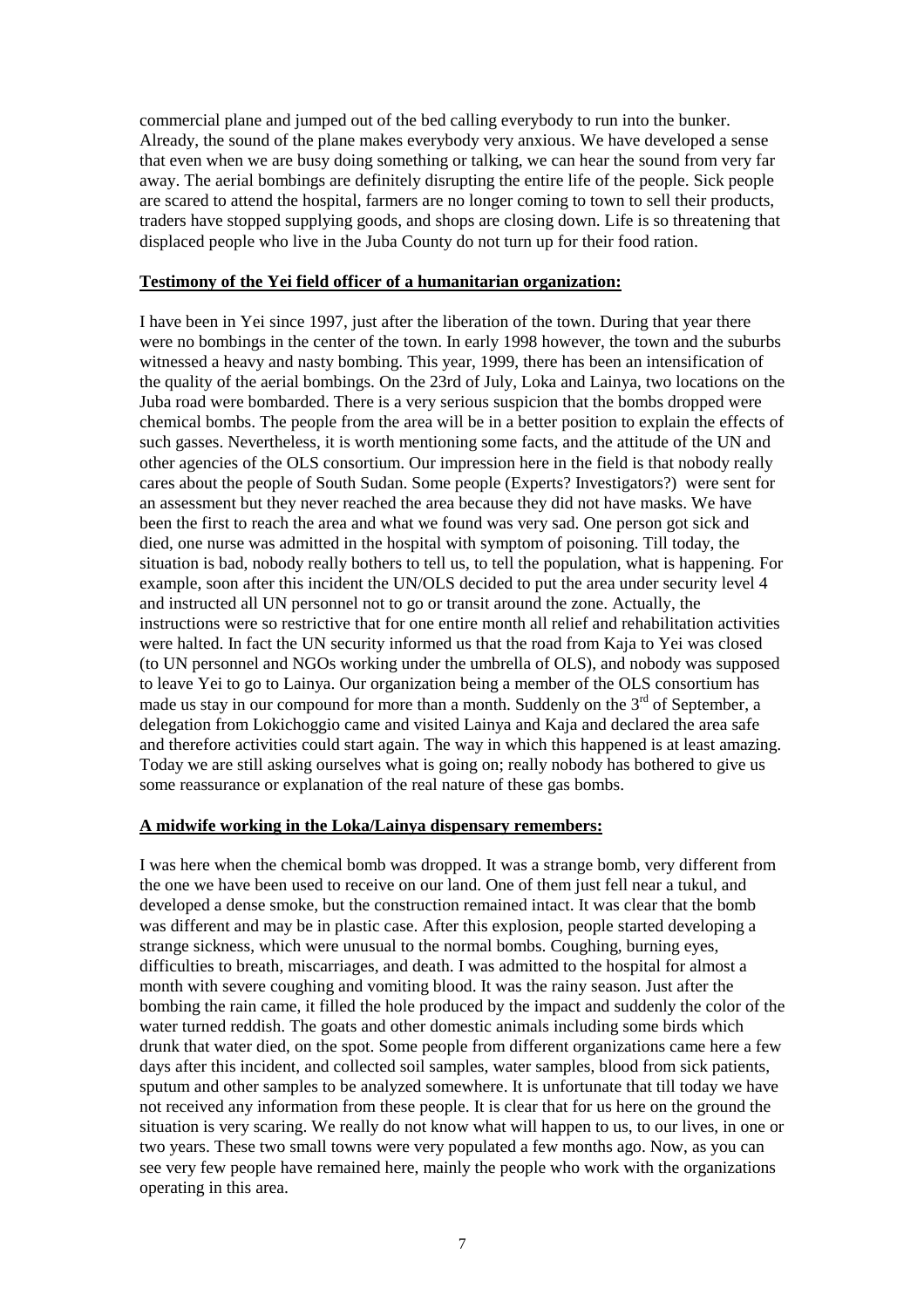#### **A Bishop's in Lainya recalls:**

What I would like to say is that we, the Sudanese people, need a just peace, love and justice. Many people have come like you to collect information, but without peace nothing is possible. With the little peace of today, you have been able to come and see us; with love, we can talk to you and give to you this information and without justice we will not be able to justify our own problems. We the Sudanese, who were exiled in Uganda when our land was liberated, we decided to repatriate voluntarily; this has always been our dream. Unfortunately we have only been able to live in a fairly decent condition for a short time. The Khartoum government started the aerial bombings all over the civilian population, terrorizing us and seriously endangering our lives and our development. Despite this threat we have managed to cope with this events. In fact trenches were dug were we could take refuge. The recent chemical bombs have left all of us with the terror of what will happen to us and to our children. I have to say that this bombing is affecting the rural community as well as the town population. In fact, the rural population is now carrying the burden of the displaced people from the town. As a result, certain areas already have a shortage of food. Moreover, the rural population is suffering from the lack of basic services like clean drinking water, health and education. Despite this poverty, people prefer to live a miserable life than risk being killed by the fragments of the bombs or by the gas of these recent bombs. I would like to say that, living in the bush is not a choice of the people, not sending the children to school is again something in which we have been forced by the terrorism of the Khartoum government. Once again, displacement and child abuse is taking place in our country. This is terribly sad. The guerilla war has no means of defending us against this indiscriminate bombing. On the other hand I am blaming the international community who does nothing to stop the war in Sudan. Many countries have been assisted by the UN system and by the international community but we have always been neglected and abandoned.

#### **Testimony from the representative of an organization operating in Yei:**

The main activities of our organization are de-mining and mine awareness. It is estimated that several thousand land mines and antipersonnel mines are disseminated in the Southern Sudan. Our organization is operating from Yei where the HQ is established. Our compound was located in the center of town. In May this year several bombs struck the place and destroyed all our assets and equipment. After that day we decided to move out of the town and at the moment we are here, hopefully in a better and safer place. Our personnel are often requested to intervene after an aerial bombing. Sometimes it is for clearing the area after a cluster bomb has been dropped, other times it is just to blast an unexploded bomb. here are several episodes, which my mind has retained and in particular I would like to tell about two. One night, during an aerial bombing on the town of Yei, people woke up as usual and started to run for refuge. As usual the hospital had been targeted. A mother, whose child was admitted in the children's unit, took her child and ran out of the ward and jumped into a foxhole. The Antonov dropped several bombs. One of these bombs dropped in the hospital was a cluster bomb. One of these small bombs landed in the foxhole where the mother and the child had taken refuge. Fortunately the bomb did not explode, but instead landed on the leg of the woman and penetrated a few centimeters into her flesh. This terrorized everybody including the medical personnel. The decision to call the OSIL people was then taken. One of the staff came and carefully managed to remove the bomb from the flesh and took it away. Another story which has the air of a miracle: One bomb landed in a very populated area near the center of the town. This bomb did not explode, it was a conventional bomb and very big. We had been called, and we fenced off the place putting up signs of danger and then left. But local women decided that it was too dangerous to leave the bomb there and started digging around the bomb in order to soften the soil and allow it to be removed. These women where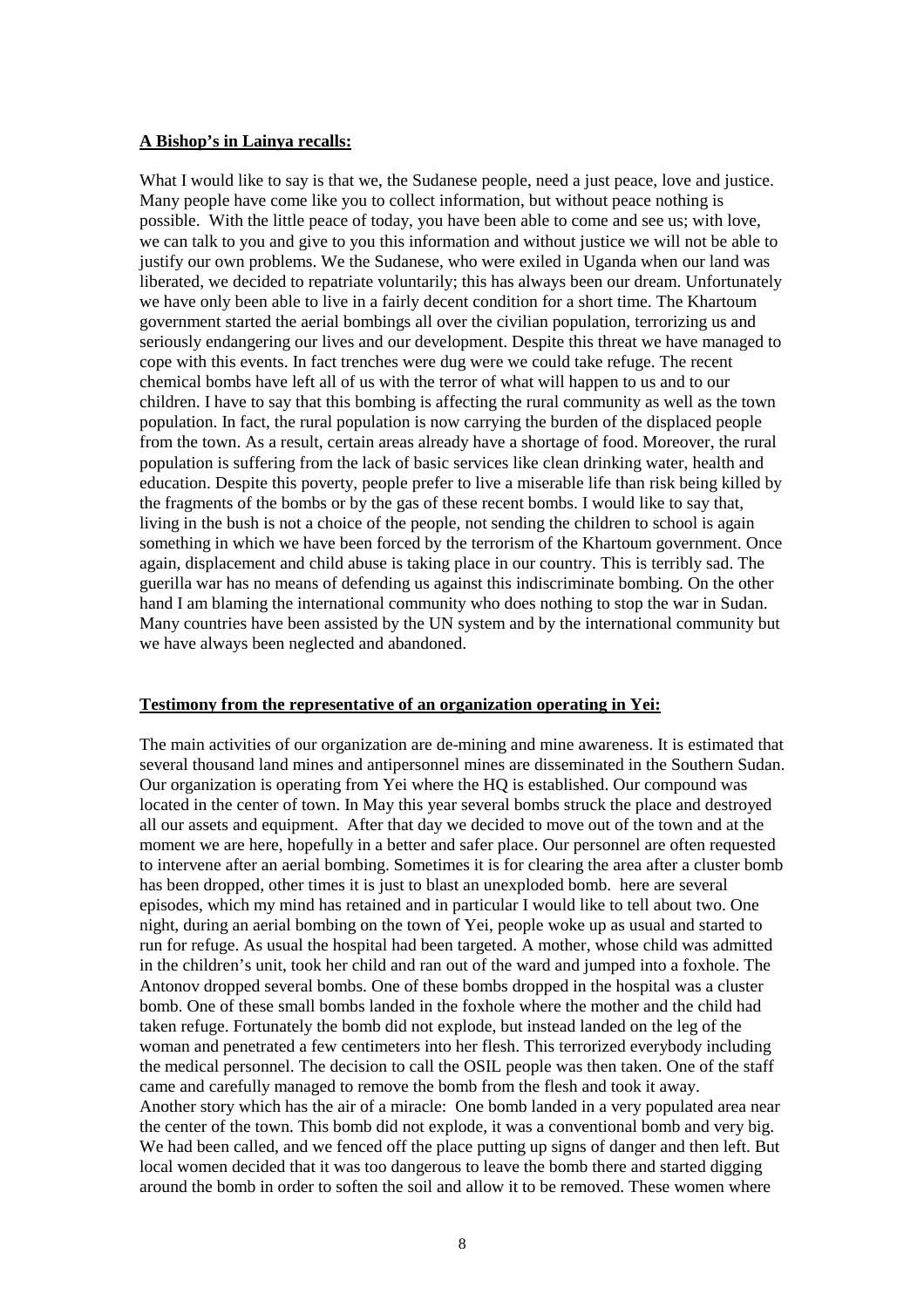so courageous that they managed to create the conditions necessary for the bomb to be carried away. Again, we came and we were able to remove it and take it far away where there was no population. People have developed a capability of recognizing the planes by the sound. It has to be said that the Antonov has a very particular sound, very metallic and unmistakable. Children have also named the planes; *Anak koc*, which means the killer of human being (military planes) and *Amuk koc*, which means mercy planes (relief planes). **An administrator of this organization based in Yei says:**

The effects of the Sudanese government's indiscriminate aerial bombings on the civilian populations can be divided into educational, health and economic consequences. *Educational:*

When there is a bombing schools get closed for a week or more.

School children do not report back to school and there is a high percentage of absence. Parents leave the town to go up-country for the security of their children.

The Yei public library is always deserted, members fail in having mental peace for reading. I am a creative writer, my creativity has now declined as a result of the Antonov bombing as well as my reading culture. When I write a chapter of my work and get interrupted, it takes me a week to restore my intellectual creativity, restart and complete my work.

Donors are always reluctant to fund education programs because of the insecurity, their project may get destroyed or tampered with.

Teachers, especially the most qualified ones, leave the country for neighboring countries. *Health:*

Human lives are lost. Physical disabilities are inflicted. Health centers are destroyed. Medical services are interrupted and as a result patients in critical conditions die. Foreign medical expatriates leave the country. Patients resort to traditional healers and use plants rather then coming to the hospital and get bombed.

*Economic:*

Farmers don't cultivate their farmland due to the bombing; they don't market their products, businesses are brought to halt. Foreign investment is discouraged. Buildings are destroyed and livestock are killed. Environmental damage is caused especially after the recent use of chemical bombs.

#### **Another NGO representative in Yei recalls:**

Our organization is promoting farming and trade. Like most of the economics and development activities, we are in a situation of "wait and see". The aerial bombing is causing serious damages to the people in general and it has halted all the development activities, which were flourishing during the year 1997. The most vicious thing is the night bombing. During one of these night raids, one bomb fell just inside our compound. I remember it was about midnight. The bomb hit a tree located at about 20 meters from the main house. The bomb exploded as it touched the three and we heard all the fragments flying away and falling on us through the zinc plates on the roof and the ceiling boards. Doors and windows were also violently opened by the blast. All this during one very dark and scary night. This is really terrible and dangerous because most of the time we are unable to run out of the house in search of refuge and therefore we are obliged to remain inside the house, under the bed or just near the door.

#### **One businessman in Maridi says:**

This is a place, which has enjoyed some peace over the last five years. Our real problem is the Antonov. Even when the bombs are dropped far away, the fragments can reach our home and cause fire and destruction. When the Antonov comes, all our activities are stopped and we run into the bunkers. Unfortunately sometimes people take advantage of the panic and start looting. This is a very bad and strange behavior, which was not part of our society. Without the bombings we are fine here, the security is up to date, we can have our income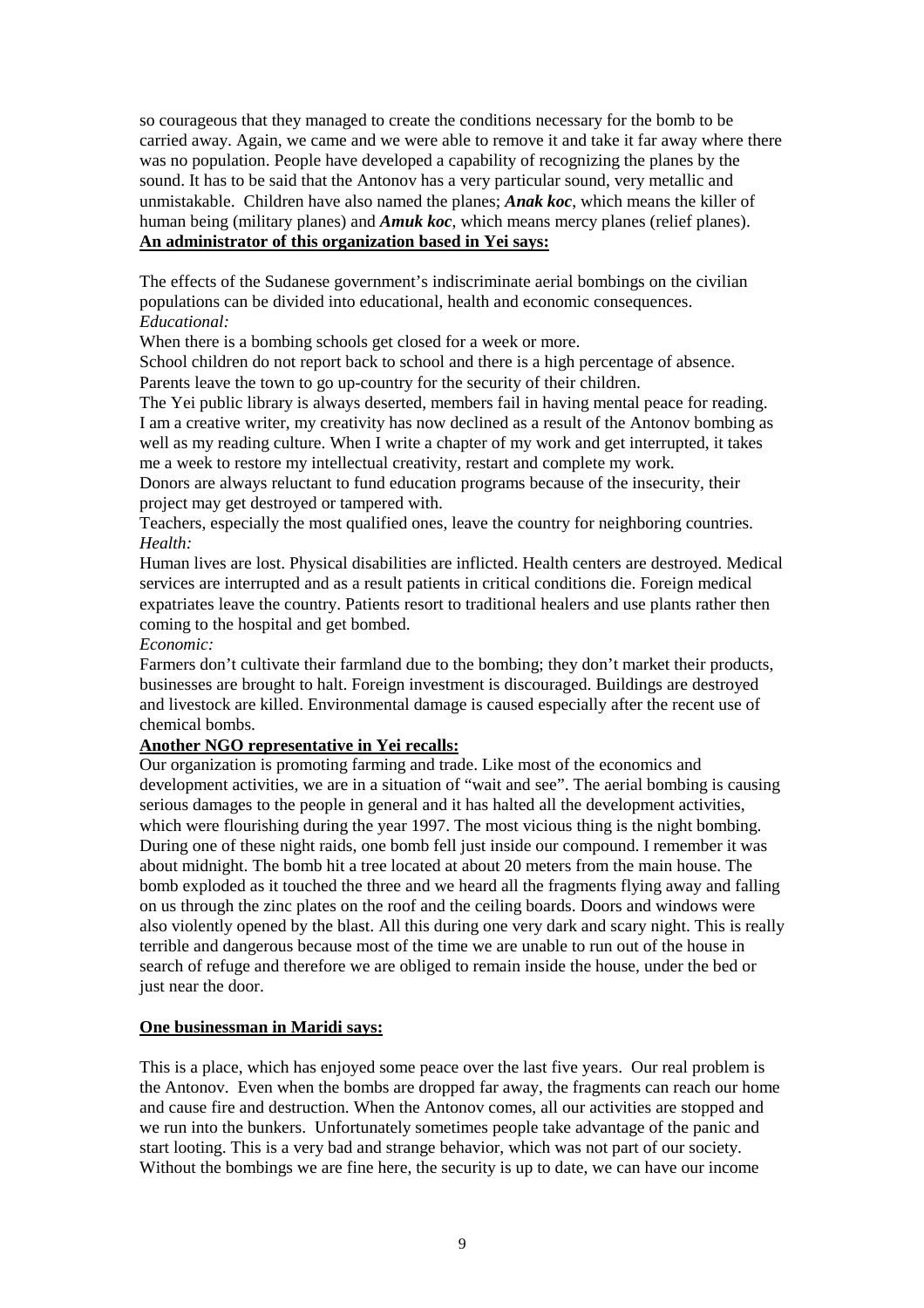and develop our activities. For all the traders, businessmen and for the people in general, this is a serious set-back.

#### **One priest from the Episcopal Church in Maridi recalls:**

I have always lived in South Sudan. I have never been a refugee or displaced person. In 1990, on the  $24<sup>th</sup>$  of January, the Antonov dropped 2 bombs in the compound of my father, which is located at 9 miles outside the town. The bombs killed my mother and elder sister on the spot and 2 other women were wounded on their legs. So, these innocent people relaxing in their houses were killed. On 18 July 1996 again, many people gathered on the Freedom Square for a celebration. At 4PM, the Antonov came and dropped bombs, which fell on the square but without hurting anybody. People were in total panic up to the point that mothers abandoned their small children on the ground. Again in July, I was in the hospital for a pastoral prayer in the operating room. The Antonov came and a poor woman who had just been operated, started crawling in an attempt to reach the door and go into the bunker. In March this year, we were attending a seminar, the plane came and it flew over our heads for over 30 minutes, then dropped some bombs; one child was killed. I have witnessed several other sad stories, all of which make our lives very miserable. The Antonov never bombs any military target such as the front line, they always aim at the civilian population because they want to hinder development and freedom.

#### **The head mechanic of an organization in Maridi town remembers:**

One morning I was coming from the football field towards the hospital. The Antonov came and I started running. Then I decided to lie down in a nearby ditch. The plane flew over and suddenly made a U turn back to this direction. At that time I understood that it had the intention of dropping the bombs. I felt that I was not very much comfortable in the place I had chosen. I therefore got up and started running away as far as possible from the place and from the hospital which is normally the preferred target. So I did that, I got up and ran as fast as possible aiming at another safe spot. I stopped at about 200 meters from were I was. I just had time to lie down and a bomb was dropped. The bomb just landed exactly on the same spot I had decided to use as a refuge.

#### **Another staff member of this organization organization operating in Maridi recalls:**

During this year 1999 the town of Maridi has been the target of aerial bombings on several occasions. Therefore we have come to the conclusion that both the hospital and the living compound should be relocated elsewhere. This decision has been taken, but so far, due to some constraints it has not been realized yet. This is just to say how stressful and inhuman life is under the threat of the aerial bombing. The plane can come any time, during the day as well as during the night. On the  $23<sup>rd</sup>$  of July the Antonov came and dropped 9 bombs just near the riverbank. It is funny, but none of the bombs went off. They all landed on a very swampy area and this is why they did not explode. We suspect that these bombs are chemical as they had been dropped on the same day as the Lainya attack. As we said, it was our intention to move from here. But of course this decision is not simple, particularly with regard for our local staff. If we go, this will demoralize them terribly and the program will be seriously affected. It is difficult to summarize all the negative effects of the Antonov in a few words. If the bombing is going to continue for long time, this will affect our lives forever. Fortunately, over the last two months the Antonov has not been seen and therefore life has returned quite satisfactory and we are performing our duties in a decent way. If you would have come to visit us on the  $23<sup>rd</sup>$  of July, I would have told you that the best way to continue was to close down the program and go somewhere else. Regarding the dates of the bombings, I have to say that we like to forget these days. The plane comes, stays up in the sky for hours,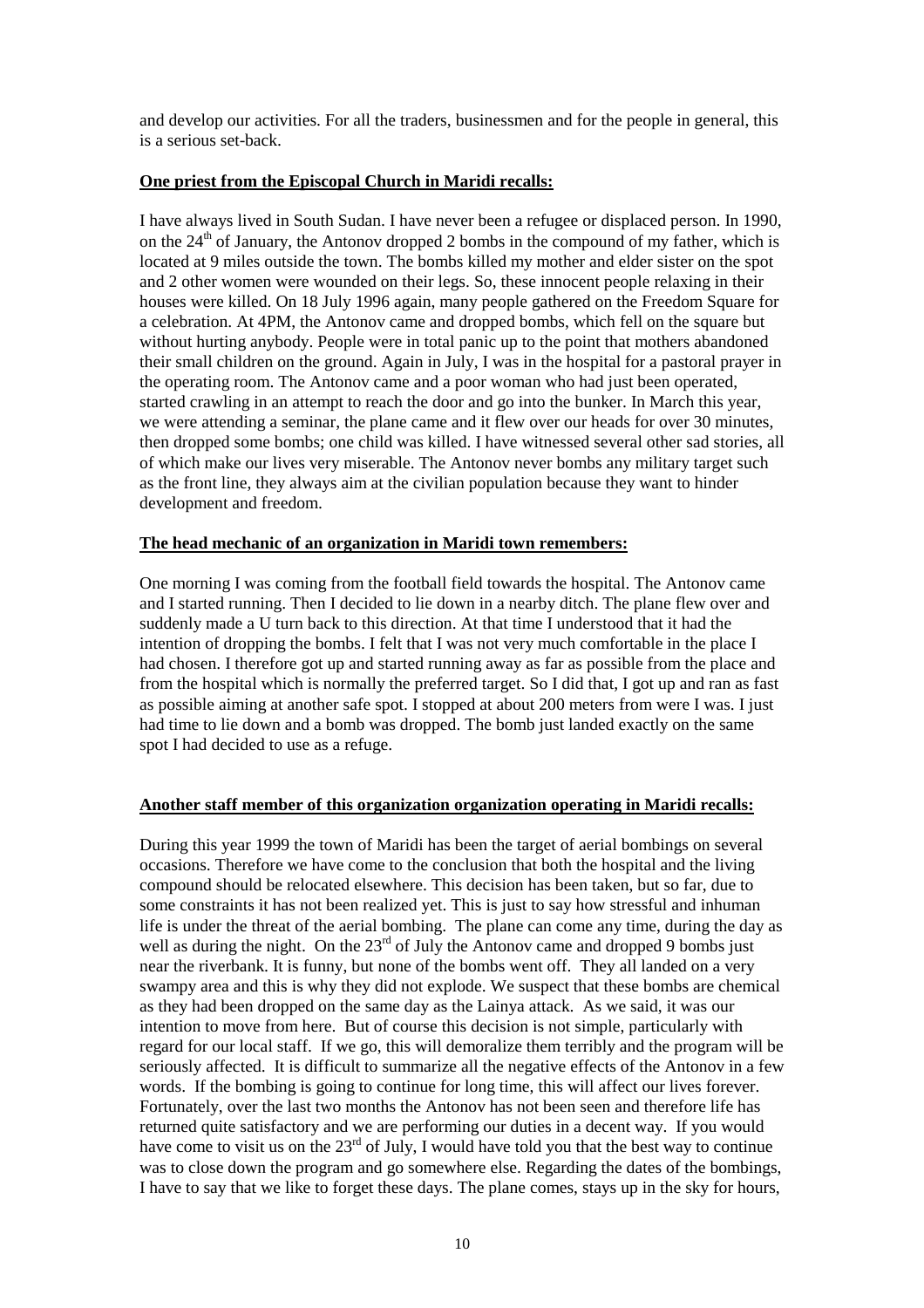then drops a few bombs, then it goes away, then it comes back and so on: it is really a very stressful life. I remember the day that the operating room was once again renovated after it has been damaged by fragments of a bombing. One patient had been operated in the afternoon and taken to the operating room. During the night the Antonov came and again the hospital was targeted and the operating room damaged. All these actions are very demoralizing and discouraging. There are no doubts that civilians and social structures are the target of the aerial bombings. For example, here in Maridi the army barracks are very visible from anywhere, moreover from the sky. As a matter of fact, not even a single fragment has touched these constructions. If you are living and working here, the only desire you have is that this plane is shut down forever.

#### **Testimony from the teachers and head master of Bakita Girls School Narus:**

The Bakita primary school is a boarding school. Pupils come from as far as the Nuba Mountains to attend the school. We the teachers and the parents are very proud of the quality of the teaching at this school. Unfortunately, all is not so easy and the main problem is due to the aerial bombings. This year we have 350 registered students. 250 of them are here permanently, the rest are residents of the town of Narus. Last year we had 570 registered students.

The significant drop is mainly due to the insecurity brought by the Antonov. It has to be said that the school has been the target of several bombings and one time it has been damaged by the fragments of two bombs.

These indiscriminate bombings are affecting everybody. If they could just fight between themselves, this would be OK. On the contrary they kill and threaten us poor civilians. This situation affects also our social and economic life. Nobody is really interested in constructing or developing this area because of the uncertainty.

The threat of the bombings has a double negative effect on the education of the children. Because of insecurity they go away, the most fortunate of them find other schools, others just remain in the streets.

#### **Testimony from the Bakita school students in Narus:**

#### *One P4 student;*

The bombings started in 1997 but then it was not so bad as these days. This year, the Antonov came and released one bomb, which fell on our school. One of our colleagues was in the toilette but she managed to escape and she is alive and here with us. The bomb hit the toilet and destroyed it down to the foundations. I am one of the girls who are the most afraid of planes. Even the relief planes that fly over regularly scare me. We are here struggling, please tell the Khartoum government to stop bombarding our place so we will be able to develop and construct our country. We are also appealing to donors and the UN to supply us with some material so we can dig and built safer bunkers.

#### *One standard 7 student:*

When we are in our classes, we are trying to learn. The plane comes and our concentration is gone. If we feel that the plane is going to drop bombs, then we all rush out of the school and look for the trenches. It is difficult for us to keep up with our studies. The Sister has given us some kerosene lamps so we could study during the night. This helps only partially because the Antonov also comes to bomb during the night.

We are here in this school to learn to be able to develop and construct the future of our country. We have constructed a new building but the iron sheets on the roof are too shiny and therefore we are obliged to cover them with some grass. The time of exams is near and we are scared that the Antonov will soon start again and disturb us like it happen last year. We have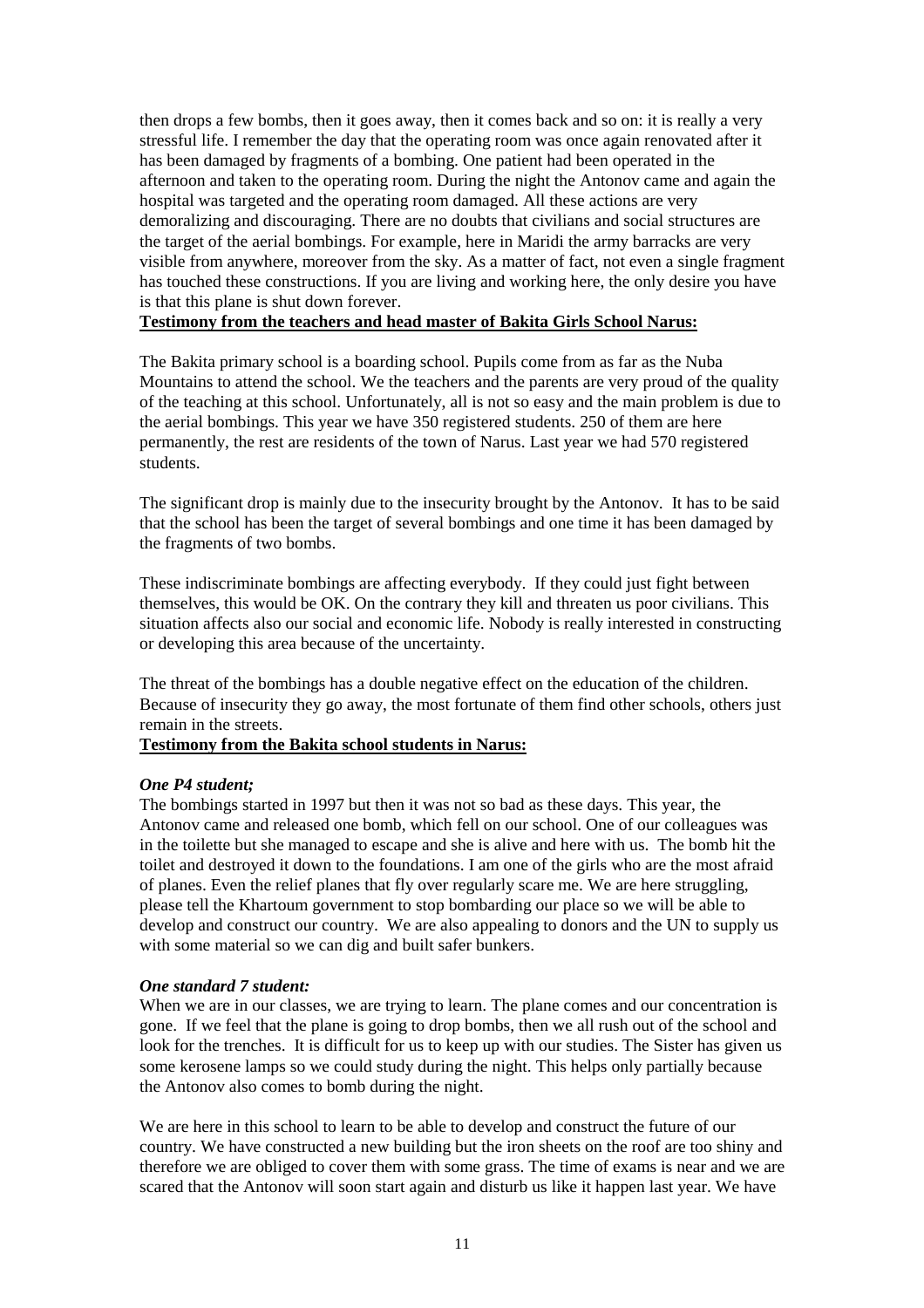nothing against the Arabs, let them come here, we are generous and tolerant, but to fight us innocent students and poor people using aerial bombing is inhuman and a sign of cowardice. If they want to fight a ground war, they know where the enemy is and we have nothing more to say.

#### *The young girl who narrowly escape death:*

I was unwell for a few days suffering from acute diarrhea. For this reason I was often in the toilets located at the end of the compound just behind the school. I was in the toilet when I heard the sound of a plane. I immediately realized that the plane was the Antonov. I got up, ran quickly out of the toilet and start running away from that place. I lied on the ground just in time to hear the explosion of the bomb and the fragments flying all over. After a few seconds I looked towards the place where the toilet was located but I could not see the construction. The toilet was replaced by a big hole, which is still visible.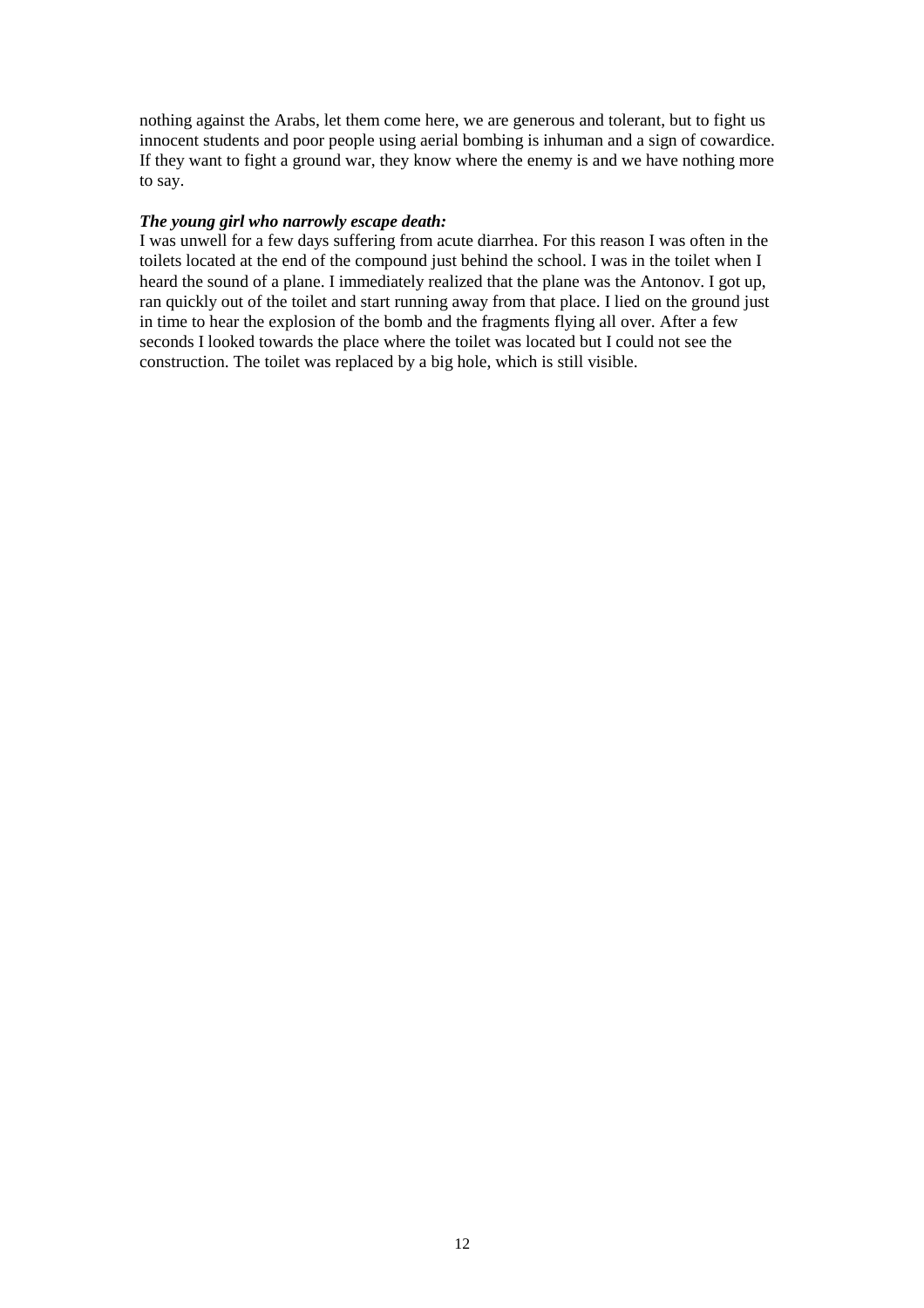# **BOMBED CITIES MENTIONED IN THIS REPORT**

# **PROVINCE OF EQUATORIA SOUTH OF SUDAN**

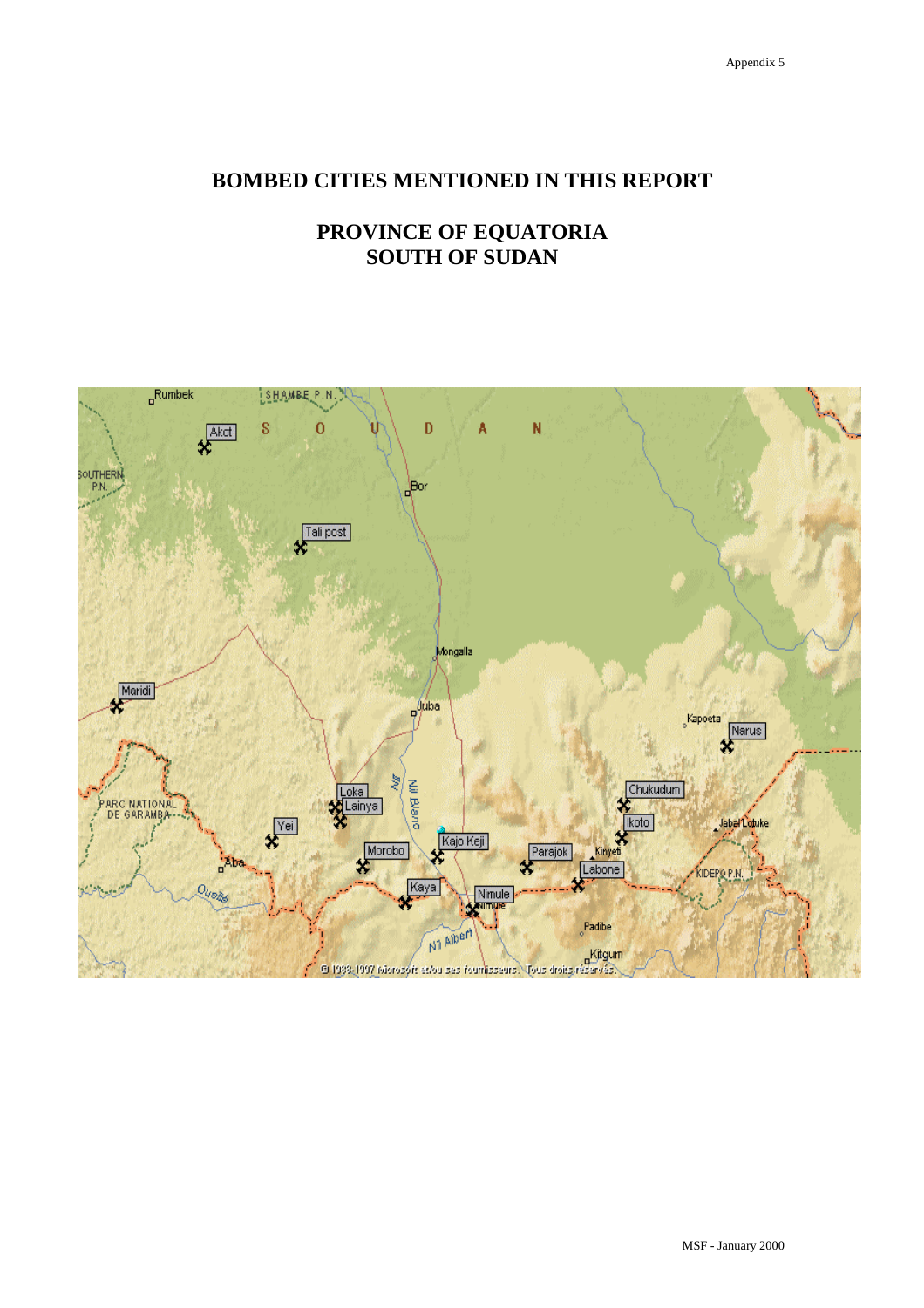# **DESCRIPTION OF BOMBING CASUALTIES PER SITE**

# **EASTERN EQUATORIA SOUTH OF SUDAN**